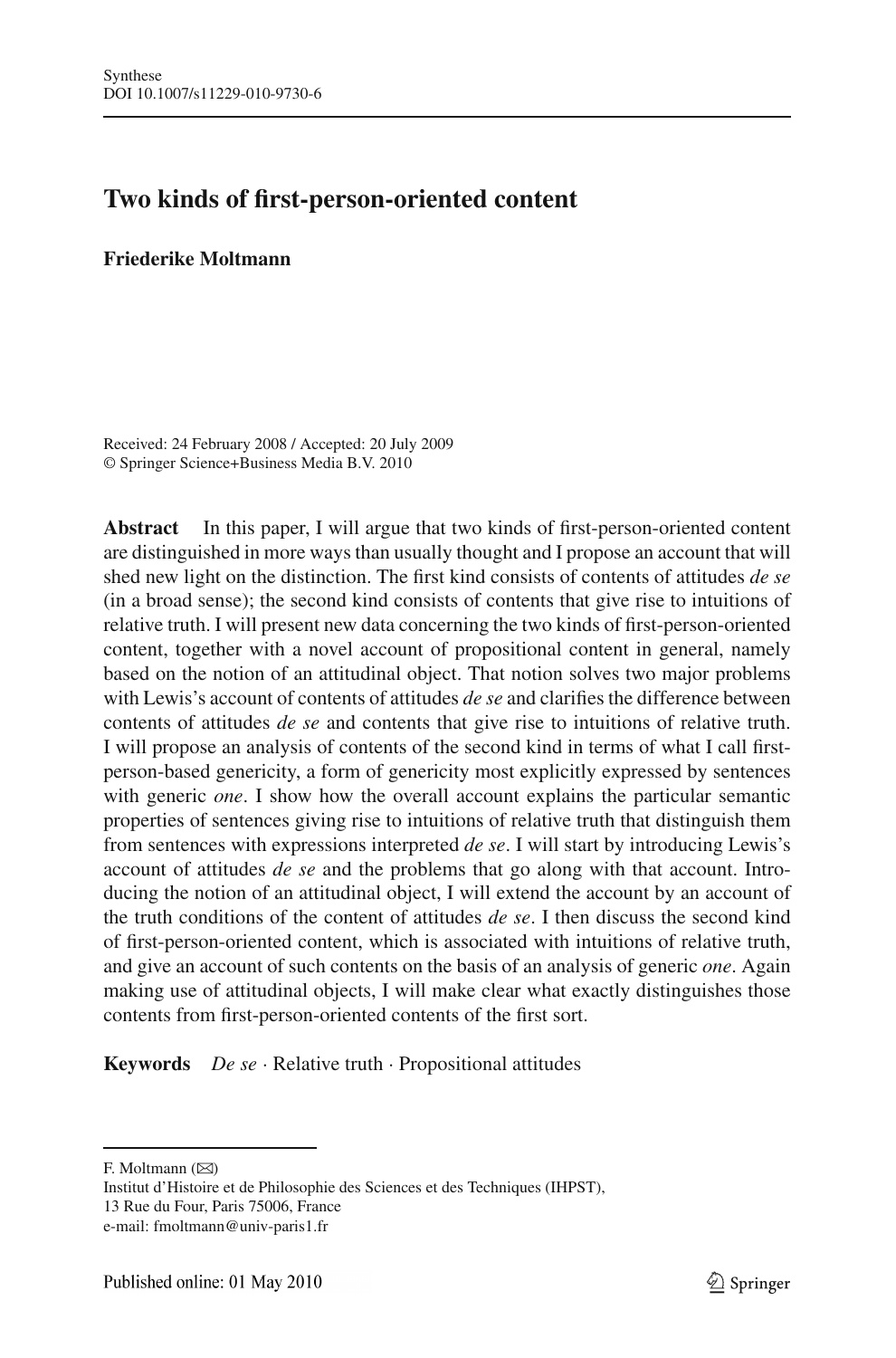# **1** *De se* **contents**

Let us start with a typical report of an attitude *de se* with controlled PRO, as below:

(1) a. John<sub>i</sub> expects PRO<sub>i</sub> to win.

It is generally agreed that, for propositional attitudes *de se*, neither a mode of presentation nor in fact the agent's actual self needs to be part of the propositional content expressed. These requirements are captured by the account of [Lewis\(1979](#page-20-0)) of attitudes *de se* as self-ascriptions of properties, as in the analysis of  $(1a)$  below<sup>1</sup>:

(1) b. expect(John,  $\lambda x$ [win(x)])

*De se*-interpreted pronouns belong to a larger class of expressions, which I will call *de se* expressions and which I will come to shortly. It includes *local*, *left*, *right*, and *soon*.

One important property that sentences with *de se*-interpreted pronouns exhibit is *sharing*. By sharing I mean the intuition that two agents of attitudes *de se* with contents expressible by the same sentence share the content of their attitude, an intuition manifested by the following type of inference:

(2) a. John expects to win. Bill expects to win John and Bill expect the same thing.

Crucially, the shared content need not be denoted by the expression *the same thing*, but may also be expressed by *the same belief*, *the same expectation*, etc.:

(2) b. John expects to win. Bill expects to win. John and Bill have the same expectation.

Sharing also holds for sentences with the emphatic pronoun *he himself* rather than controlled PRO:

(3) John believes that he himself is a hero. Bill believes that he himself is a hero. John and Bill believe the same thing/have the same belief.

However, sharing is not obligatory for pronouns interpreted *de se*. While the inference in (4a) is clearly valid, the same inference with (4b) or (4c) as conclusion is valid too:

- (4) a. John thinks that he is the winner. Bill thinks he is the winner. John and Bill think the same thing.
	- b. John and Bill think different things.
	- c. John and Bill have different thoughts.

Thus, *de se* expressions exhibit *optional sharing.*

<span id="page-1-0"></span><sup>&</sup>lt;sup>1</sup> See also [Chierchia](#page-19-0) [\(1990\)](#page-19-0).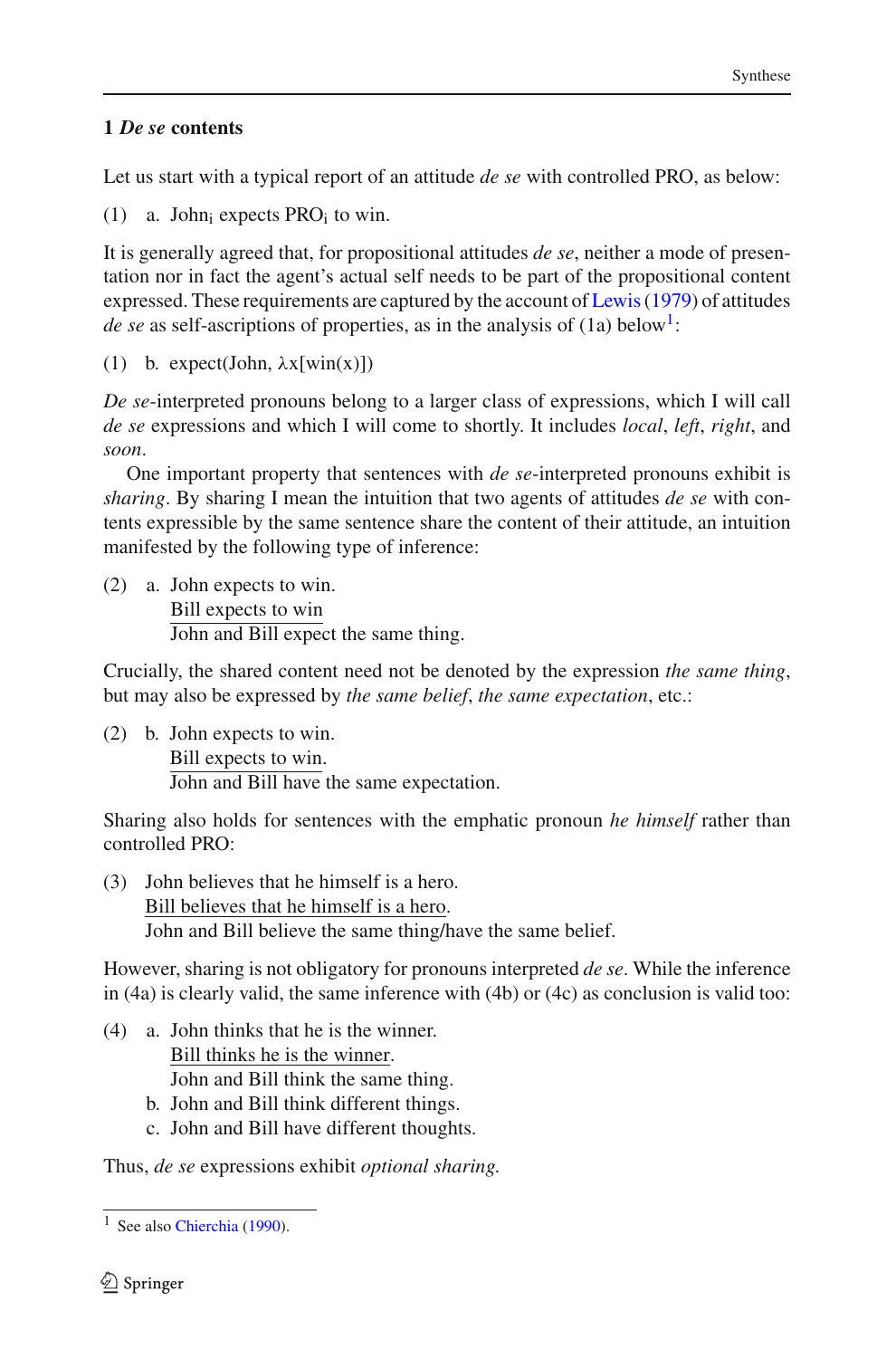Lewis's account obviously explains sharing, if the property that, on his view, the complement clause expresses is what *the same thing, the same belief*, or*the same expectation* stand for. However, Lewis's account does not provide the means for accounting for the optionality of sharing.

There are a range of other expressions that are *de se* in a relevant sense and exhibit optional sharing. *Right*, *left*, *soon*, and *recently* are of this sort:

- (5) a. John thinks that the door is to the right. Bill thinks that the door is to the right. John and Bill think the same thing.
	- b. John thinks that the door is to the right. Bill thinks that the door is to the right. John and Bill think different things.

It is easy to see that *right*, *left*, *soon*, and *recently* relate to the first person or the time of the attitude in question in a *de se* way.

There are in fact also expressions that are not *de se*-interpreted pronouns yet behave in the same way as *de se* expressions. These are expressions like *another time*, *a second time*, or *again* when used in a way in which they relate to elements in the mental state of an agent:

(6) John believes that he won in 2006. Mary believes that she won in 2005. John and Mary hope to win another time/a second time/again. John and Mary hope for the same thing/have the same hope.

Even though such presuppositional expressions are generally held to be anaphoric to some element in a mental representation, the identity of the antecedent element does not bear on the identity of the content. However, just as *de se* expressions such as *soon* relate not to the agent herself but to the time of the attitude, expressions such as *another time*, *a second time*, or *again* relate to an element in a mental representation in a *de se* way.

Besides not accounting for the optionality of sharing, Lewis's account is deficient in another respect: it must be supplemented by a specification of the truth conditions of propositional contents of attitudes *de se*. [2](#page-2-0) Properties as contents of attitudes are truth-conditionally incomplete. However, there are clear intuitions that the content of an attitude *de se* has its own truth conditions. If John believes that he himself is the winner, then what he believes is true or false. Moreover, attitudes *de se* that are expectations have fulfillment conditions. If John expects to be the winner, then his expectation is fulfilled just in case he turns out to be in fact the winner.

Moreover, if a content of an attitude or an assertion *de se* is accepted or rejected, then it is again a truth-conditionally complete object that is accepted or rejected. Thus, if John says that he himself is the winner and Joe accepts John's assertion, then Joe will accept that John is the winner, not that he, Joe, is the winner. Moreover, if Joe agrees with John's belief that he (himself) is the winner, then Joe agrees that he, John, is the winner, not that he, Joe, is the winner.

<span id="page-2-0"></span><sup>2</sup> See also [Stalnaker](#page-20-1) [\(1981\)](#page-20-1) on this point.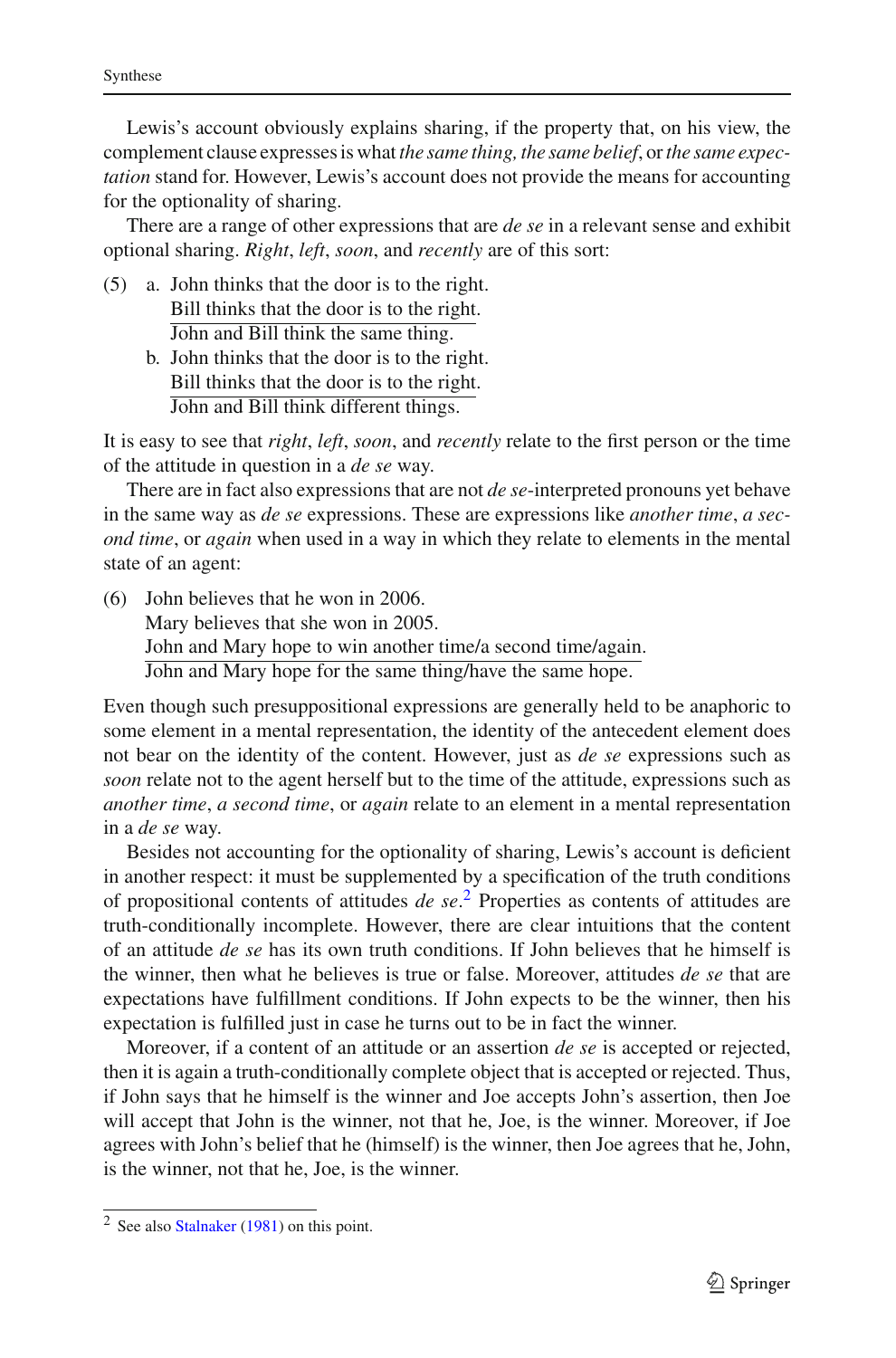Truth-conditionally complete objects are also what propositional anaphors make reference to. Thus, if John believes that he himself is the winner and Joe believes that too, then Joe believes that John is the winner, not that he, Joe, is the winner.

Lewis's account of attitudes *de se* thus needs to be supplemented by an explanation of the optionality of sharing, by an account of the truth conditions or fulfillment conditions of attitudes *de se*, and finally by an explanation of why propositional anaphors relating to a *de se* content stand for truth-conditionally complete objects and why accepting a *de se* content means not self-applying a property but accepting a truth-conditionally complete content in which the property is predicated of the other agent.

### **2 Attitudinal objects and the content of attitudes** *de se*

#### 2.1 Attitudinal objects

What could the truth-conditionally complete object be, namely the object one makes reference to with *what John believes*? I propose that it is what I call an *attitudinal object* [\(Moltmann 2003a](#page-20-2)[,b\)](#page-20-3). Attitudinal objects are entities like John's belief that S, Mary's expectation that S, John's hope that S, etc. Attitudinal objects are in fact just the kinds of things one makes reference to with NPs whose head is a nominalized attitude verb, NPs of the form "John's belief that S" or "John's expectation that S." Before I come to what attitudinal objects are exactly, let us focus on their intuitive properties. The intuitive properties of attitudinal objects are just the kinds of properties expressed by predicates that are true of the referents of the corresponding nominalizations.

Attitudinal objects first of all are concrete objects. They are causally efficacious and have a temporal duration. John's belief that S may cause astonishment and may not last very long. Moreover, attitudinal objects are agent-specific. John's belief that S is particular to John. Finally, attitudinal objects involve what I call a particular *attitudinal mode*. Thus, John's belief that S is not identical to John's hope that S, and John's thought that S is not identical to John's expectation that S. John's belief involves the attitudinal mode of believing, John's hope that S the attitudinal mode of hoping, etc. With these characteristics, attitudinal objects are like mental events or states. However, attitudinal objects are not events. Unlike events, attitudinal objects have truth conditions: John's belief that S may be true or false, whereas John's believing is not; John's expectation that S may perhaps not be true or false, but it will be fulfilled or not. Attitudinal objects furthermore enter different similarity relations than events or states. John's belief that Mary likes Bill is "the same as" Joe's belief that Mary likes Bill. *The same as* here should not be taken as expressing identity, but close similarity, just as in the case of *John's car is the same as Mary's* or *John's ability is the same as Mary's*. However, John's hope that Mary likes Bill cannot be the same as Joe's thought that Mary likes Bill. Thus, roughly, attitudinal objects with the same content involving the same attitudinal mode are we can roughly say very similar.

Ontologically, attitudinal objects can be conceived as tropes, particularized properties, of a certain sort, namely as instantiations of properties like believing that S, in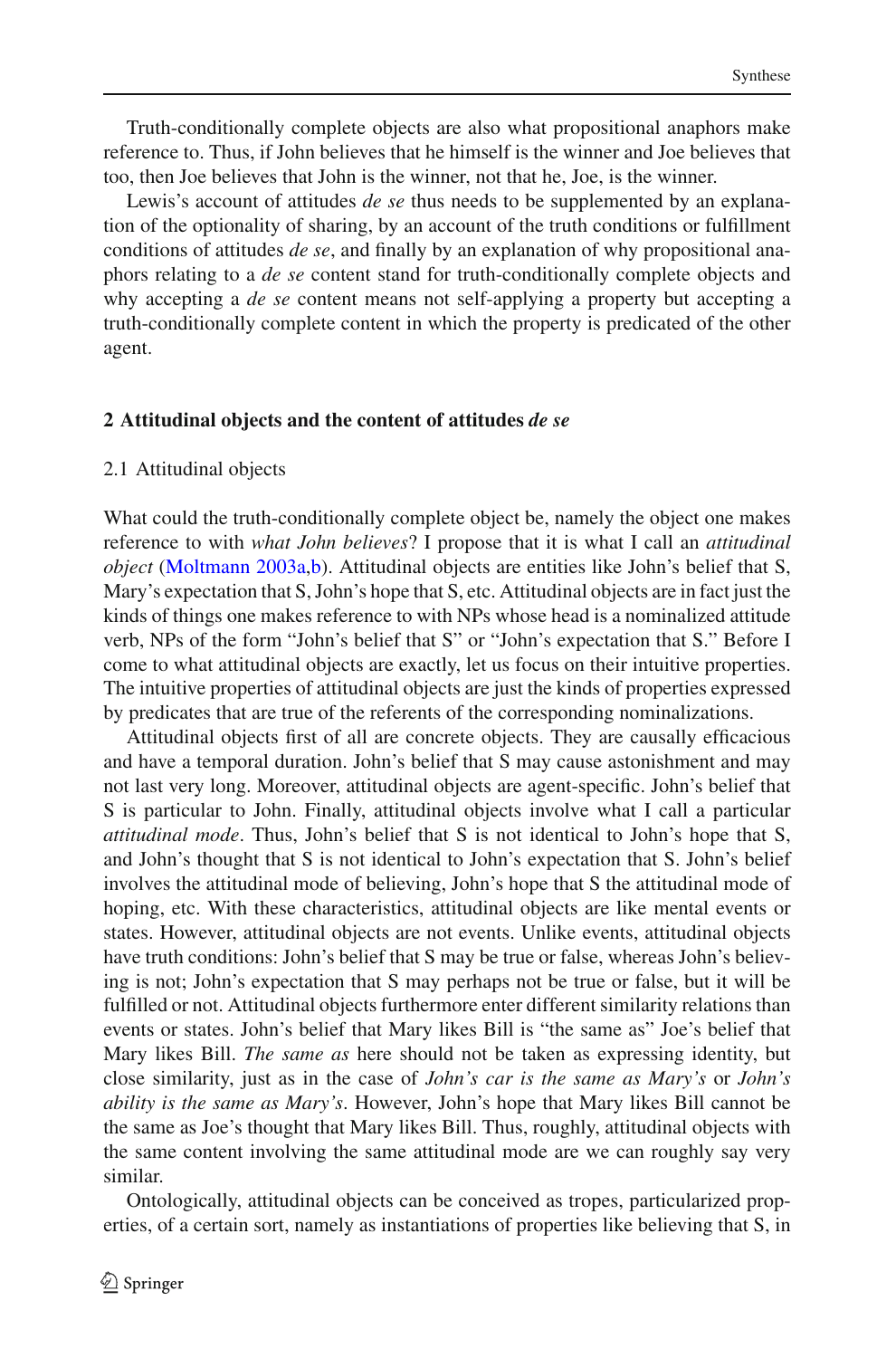an agent. Tropes are concrete as long as their bearers are concrete, and two tropes are similar if they instantiate the same property; they are exactly similar if they instantiate the same "sparse" or "natural" property. If attitudinal objects are instantiations in an agent of properties like believing that S, then attitudinal objects will be concrete (as their bearer, the agent, is concrete), and they will enter the right similarity relations: John's belief that S and Joe's belief S are "the same", because they instantiate the same property "believing that S."

How should an "attitudinal property," such as believing that S, be construed? One option is to take it to be the property of standing in an attitudinal relation to a proposition or property. Another option is not to make use of propositions, but rather only of propositional constituents and multigrade attitudinal relations, as on [Russell's](#page-20-4) [\(1913\)](#page-20-4) multiple relations analysis of attitudes. While I favor the second option for reasons given in [Moltmann](#page-20-2) [\(2003a](#page-20-2)[,b\)](#page-20-3), a discussion of the two options should not concern us here. For the relevant cases of attitudinal objects corresponding to attitudes *de se*, I will (for simplicity) assume that the attitudinal property is one of standing in an attitudinal relation to a property. Thus, the form of an attitudinal object corresponding to an attitude *de se* is as in (7), where a is an agent, B an attitudinal relation, P a property representing the *de se* content, and f a function mapping a property and an object to the instantiation of the property in the object:

#### (7)  $f(a, \lambda x[B(x, P])$

Attitudinal objects have a propositional content, but what distinguishes them from propositional contents construed as properties is that attitudinal objects are always truth-conditionally complete. Thus, John's belief that he himself is the winner is intuitively either true or false, and it is true just in case John, not anyone else, is the winner. Thus for attitudinal objects that correspond to attitudes *de se*, it is always the agent of which the property making up the content is to be predicated. Other attitudinal objects, such as John's expectation to win, do not have truth conditions, but corresponding fulfillment conditions.

The same arguments that motivated Lewis's account of the content of attitudes *de se* apply to the content of attitudinal objects; that is, there are the same kinds of reasons to take the content of the corresponding attitudinal objects to be a property. Nonetheless the attitudinal object itself is truth-conditionally complete. The truth conditions of an attitudinal object of the form in (7) will then be as in (8):

(8) f(a,  $\lambda x[B(x, P])$  is true iff P(a)

Attitudinal objects will also be suitable semantic values of propositional anaphors and of descriptions like *what John believes* [\(Moltmann 2003a](#page-20-2)[,b](#page-20-3)).

Furthermore, attitudinal objects are suitable entities in the case of an acceptance of an assertion. Thus, Joe's assertion that he himself is a hero aims at making the addressee accept that Joe is a hero, not that the addressee is a hero. That is, it aims at making the addressee accept the attitudinal object that is "the speaker's assertion of PRO being a hero."

Attitudinal objects as truth-conditionally complete objects have another important motivation. They resolve a conflict pointed out by [Lewis](#page-20-5) [\(1980](#page-20-5)) for sentential operators.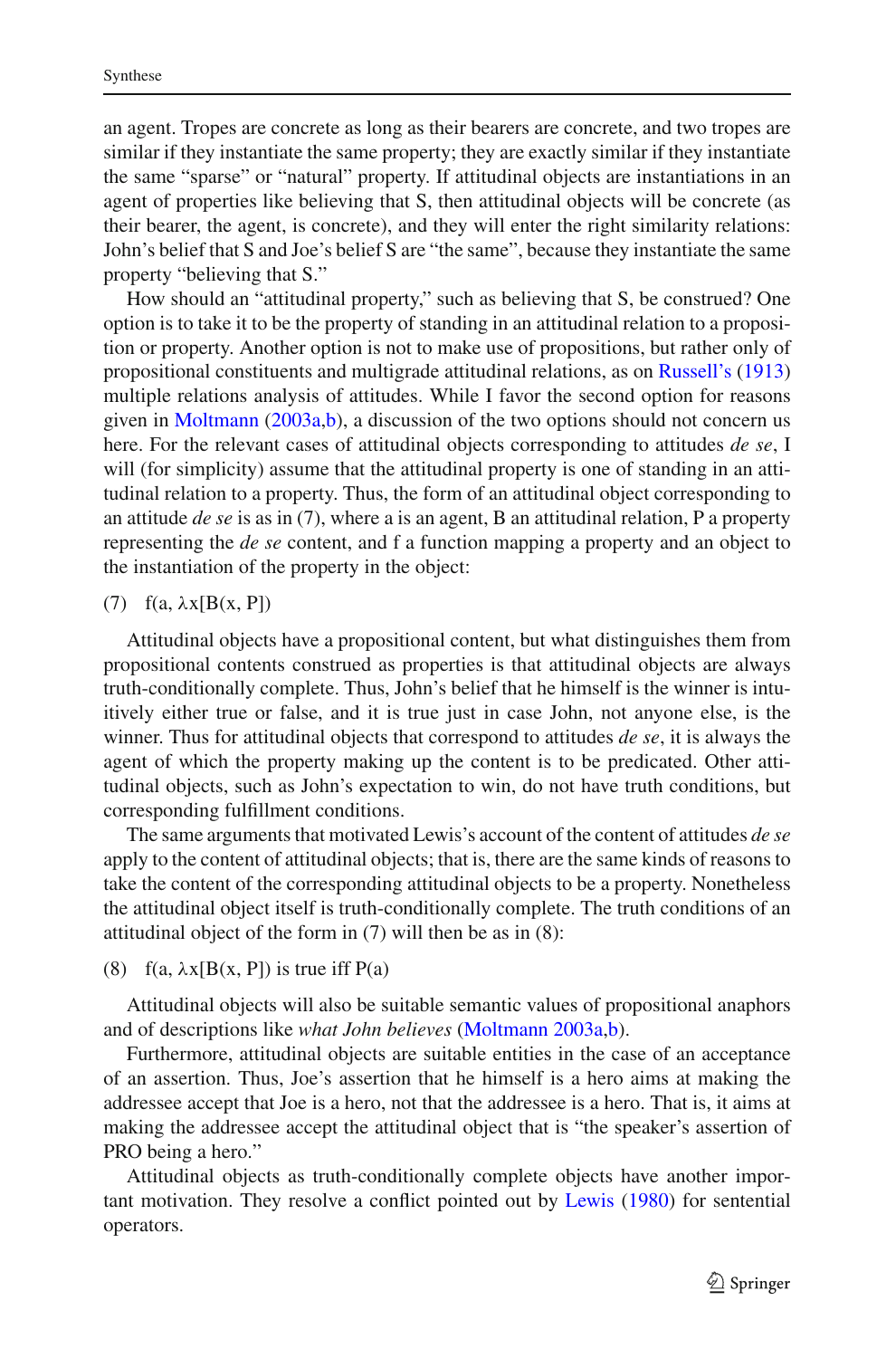Lewis[\(1980\)](#page-20-5) argued that the roles of objects of propositional attitudes and of objects that temporal and location operators operate on cannot be fulfilled by one and the same thing, namely propositions. As objects of attitudes they must be truth-conditionally complete, but the things temporal and spatial operators operate on are not. There is a debate regarding whether natural language has in fact temporal and location operators, rather than just, let us say, temporal and spatial predicates of implicit time or event arguments of verbs (as [King 2007](#page-19-1) has argued). However, the distinction between attitudinal objects and sentence contents would at least allow for the possibility of temporal and location operators in natural language. Temporal and spatial operators operate on truth-conditionally incomplete contents, roughly properties of time or location. Such properties would also be ascribed to the agent's own time or location in a propositional attitude, an attitude that is "*de se*" about the agent's time and location, as in (9b) for (9a):

(9) a. John thought that Mary would like Bill.

b.  $\lambda t[\exists t'(t < t' \& [Mary like Bill']^t' = 1)]$ 

But then we get a corresponding attitudinal object that is truth-conditionally complete: John's thought described in (9a), John's thought that Mary will like Bill, is truth-conditionally complete. This attitudinal object is not the object of the attitude, but it is an entity that corresponds to the attitude as a whole. The attitudinal object in this case is more complex than an ordinary *de se* report. It requires a time as an additional component. The attitudinal object in this case is of roughly the sort  $f(a, i, P)$ , where P is predicated of the time i, and a is an agent.

### 2.2 Kinds of attitudinal objects

If attitudinal objects are the semantic values of propositional anaphors, how do they allow for sharing, as illustrated in  $(2)$  or  $(3)$ ? There is an entity, closely related to attitudinal objects, that is a suitable semantic value of *the same thing* in the conclusions of (2) and (3), and that is an entity of the sort "the expectation to become the winner" or "the thought of being the winner." This entity does not include a particular agent, but can be shared by different agents, as in *John and Bill have the same expectation, namely the expectation of becoming the winner* or *John and Bill have the same thought, namely the thought of being the winner*. This entity is best considered a *kind* of attitudinal object, a universal whose instances are attitudinal objects of the sort "John's expectation to become the winner" or "John's thought that he is the winner" [\(Moltmann 2003a](#page-20-2)[,b\)](#page-20-3).

Other *de se* expressions can be treated in the same way. While *the museum is to the left* expresses a mere property, *the same thing* in (5a) takes as semantic value "the belief that the museum is to the left." By contrast, propositional anaphors like *that* take entities of the sort "John's belief that the museum is to the left" as values.

Two questions are still to be answered. The first one is, why is only one "reading" available for propositional anaphora and for the acceptance of assertions? That is, why do propositional anaphora not allow for a reading on which they stand for the kind and why could the acceptance of an assertion not be the acceptance of the corresponding kind? In both cases one would expect that, given a suitable instance of the kind,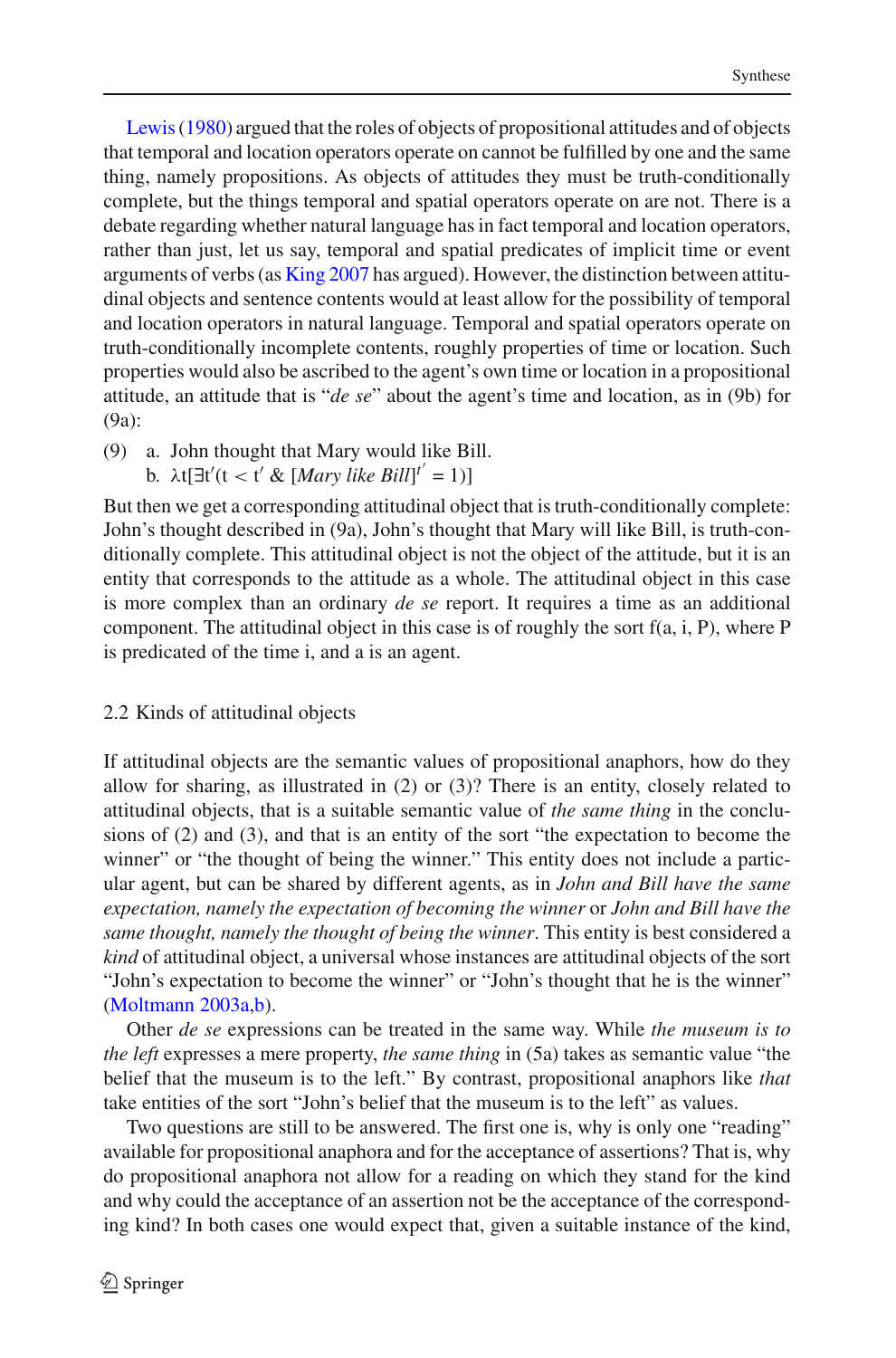the content could be self-applied by the relevant agent. An important observation for an explanation of this restriction is that overt terms standing for kinds of attitudinal objects would not be acceptable in those contexts either, for example, not with the predicate *is true*:

- (10) a. John believes to be the winner.
	- b. \* The belief to be the winner is true.
	- c. John's belief to be the winner is true.

This means that propositional anaphora, at least in the contexts discussed, cannot take kinds of attitudinal objects as values for independent reasons, that is, not because such anaphora would be specifically disallowed to take kinds of attitudinal objects.

We also note the unacceptability of explicit terms referring to kinds of attitudinal objects with acceptance:

- (11) a. John claims to be the winner.
	- b. \* Bill accepted the claim to be the winner. [as a reaction to John's claim that he (John) is the winner]
	- c. Bill accepted John's claim to be the winner.

That is, the attitude of acceptance does not apply to kinds of attitudinal objects if the instances of the kind do not have the same truth conditions. Note that the acceptance of attitudinal objects is possible if the instances all have the same truth conditions:

(12) John accepted the claim that Mary is the winner.

A further question is, why sharing is only optional with *de se* contents. Given the nature of attitudinal objects, this could not be because in (2), for example, John's expectation to win and Bill's expectation to win are numerically distinct. *The same thing* and *different things* are sensitive not to numerical identity or difference of attitudinal objects but to qualitative identity or difference. Thus, the inference to *John and Mary believe different things* would not be possible either with John's belief that Bill is happy and Mary's belief that Bill is happy, as in (13a), even though John's belief that S and Mary's belief that S are numerically distinct; and this also holds for the conclusion with *different beliefs* in (13b):

- (13) a. John believes that Bill is happy. Mary believes that Bill is happy. John and Mary believe different things.
	- b. John and Mary have different beliefs.

Attitudinal objects with the same content could not count as different things. Thus, the reason why sharing is optional must be other than the mere distinctness of attitudinal objects with different agents. The reason why the inference to *different things* is possible, it appears, is that there are attitudinal objects closely related to the ones of the attitude described, namely attitudinal objects of the sort "John's expectation that he, John, is the winner" and "Bill's expectation that he, Bill, is the winner." These are attitudinal objects with the same attitudinal mode and the same agent, but with different, though related, contents. It is thus reasonable to take *different things*to stand for such closely related attitudinal objects in the inference in question.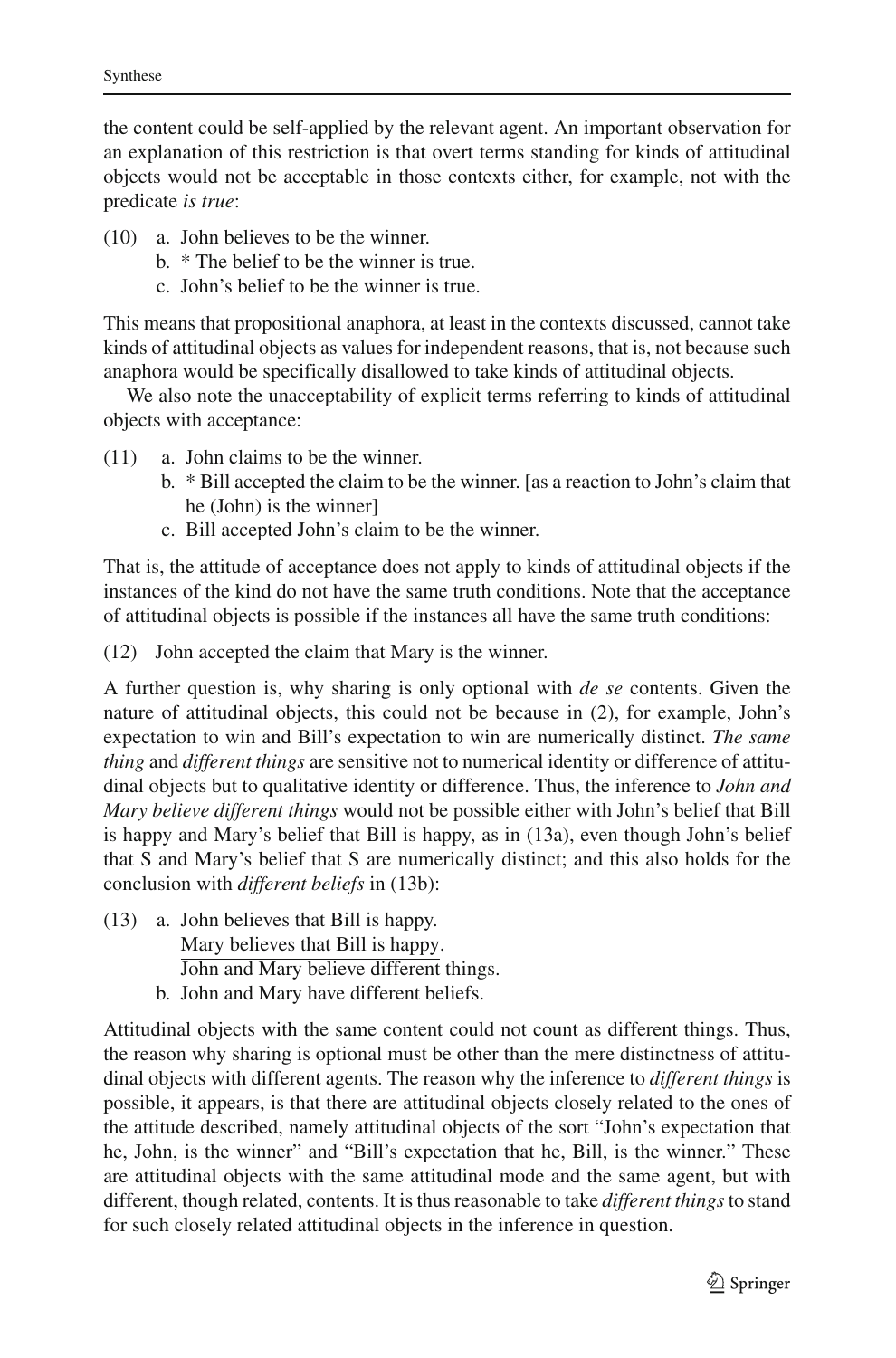To summarize, attitudinal objects appear to provide a straightforward account of the truth conditions of contents of attitudes *de se* and they offer an explanation for why reports of attitudes *de se* exhibit optional sharing.

#### **3 Expressions giving rise to relative-truth intuitions**

Expressions giving rise to intuitions of relative truth such as predicates of taste and epistemic modals obviously relate to the first person, and they do so in a *de se* way [\(Stephenson 2007](#page-20-6)). However, expressions giving rise to intuitions of relative truth are fundamentally distinct from *de se* expressions, in more ways than generally observed. Let me call such expressions *relative-truth expressions* for short.

Relative-truth expressions give rise to faultless disagreement and obligatory sharing. Moreover, they involve what I call a *quasi-de se orientation*, and they lead to generic sentences in at least certain contexts. The semantic analysis of sentences with relative-truth expressions that I will give aims to capture all four features. The analysis accounts for obligatory sharing by making use of certain general assumptions about attitudinal objects (as tropes). It also explains the intuitions of relative truth, though in a way quite different from standard theories of relative truth. The intuitions of relative truth are explained not in terms of the truth conditions of a proposition being relative to a context of assessment or a context of evaluation which includes an agent or other parameters [\(Egan et al. 2005](#page-19-2); [Lasersohn 2005;](#page-20-7) [MacFarlane 2005a\)](#page-20-8). Rather the explanation is that the content of relative-truth sentences is cognitively accessible only in an essentially first-person way.

One crucial motivation for the present account comes from an expression not generally recognized as an expression giving rise to relative truth, namely generic *one* (Moltmann, to appear, a). Certain sentences with generic *one* such as the one below also give rise to intuitions of relative truth:

(14) One can see the picture from the entrance.

Generic *one* is an expression that most explicitly displays what I think is going on in the semantics of relative-truth expressions.

In what follows, I will thus distinguish three kinds of relative-truth expressions: (1) expressions of personal taste (and more generally of esthetic and moral evaluation), (2) epistemic modals, and (3) generic *one*.

3.1 The intuitions of relative truth: faultless disagreement

The intuition that certain sentences give rise to intuitions of relative truth consists in the possibility of faultless disagreement [\(Koelbel 2002](#page-20-9), [2003\)](#page-20-10). Faultless disagreement consists in a situation in which two agents disagree about the truth of a proposition, with neither apparently being at fault. Thus, below, neither A nor B may be at fault, yet they disagree:

(15) A: Frog legs taste good.

B: No, I disagree, frog legs do not taste good.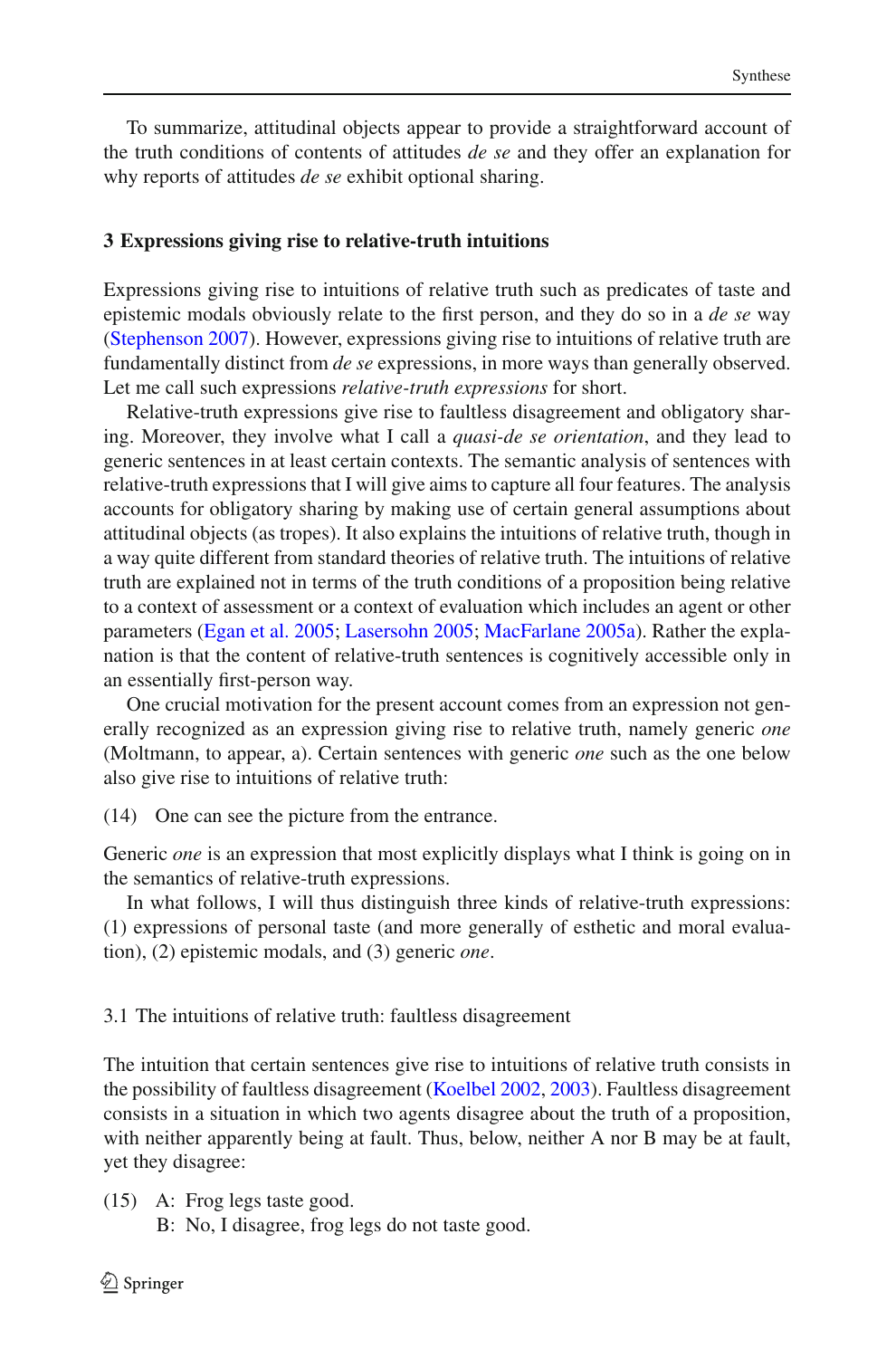In fact A and B may subsequently enter into a dispute about, say, whether they should start putting frog legs on the menu of their restaurant. Faultless disagreement not only arises in a situation of conversation but also manifests itself in intuitions about two agents being involved in different conversations [\(MacFarlane 2007\)](#page-20-11) or about two agents' beliefs [\(Koelbel 2003](#page-20-10)). What is crucial about faultless disagreement is that both agents seem to be right in their claims or beliefs, and yet they disagree. What is important is that "to be right," or "not to be at fault" means more than having a reason or epistemic grounds: the intuition is that both the statement and its negation are in some sense true, though as uttered by different agents (or an agent and a former "time slice" of the same agent).

Faultless disagreement does not arise with sentences that express different propositions when uttered by different speakers. Moreover, faultless disagreement does not arise when the "judge" is made explicit, as in (16):

(16) A: Frog legs taste good to me.

B: Frog legs do not taste good to me.

Related to the possibility of faultless disagreement is the observation that two agents may *agree* about the content of an evaluative sentence even if it is clear that the relevant parameters of evaluation of the two agents are different. Suppose John is a great wine connoisseur whereas Mary has not tasted wine before, then the evaluation parameters for the proposition that the wine tastes good will certainly be different for John and Mary, yet they may agree that the proposition is true:

(17) John and Mary agreed that the wine tastes good (but for very different reasons).

This intuition is suitably called *faulty agreement*. Like faultless disagreement, it arises in just the same way in relation to different agents' beliefs. That is, (17) would be true even if John and Mary did not talk to each other, but just believed, for different reasons, that the wine tastes good.

On standard relative-truth theories, the object of disagreement or agreement is a propositional content that is truth-conditionally incomplete in that it does not involve the relevant judge. Thus, the evaluation of the sentence as true or false must be relativized to an agent, a judge, or else a parameter of taste. $3$ 

Epistemic modals are another often-discussed class of expressions that, as has been argued, display the intuitions of relative truth [\(Egan et al. 2005](#page-19-2); [Egan 2007](#page-19-3); [MacFarlane](#page-20-12) [2005b\)](#page-20-12). They clearly display faultless disagreement: one person may believe or claim that John may be in Paris, while another person with more knowledge disagrees, with neither being at fault.

Faultless disagreement is possible with generic-*one* sentences, in just the same way as with predicates of personal taste and epistemic modals. One person might be right in asserting (18a), whereas another person, used to a greater level of comfort, may be right in asserting (18b):

- (18) a. One can sleep on this sofa.
	- b. One cannot sleep on this sofa.

<span id="page-8-0"></span><sup>&</sup>lt;sup>3</sup> For relative-truth theories of predicates of taste and epistemic modals, see [Koelbel 2002,](#page-20-9) [2003,](#page-20-10) [MacFarlane](#page-20-8) [2005a](#page-20-8)[,b](#page-20-12), [Lasersohn 2005,](#page-20-7) [Egan et al. 2005,](#page-19-2) among others.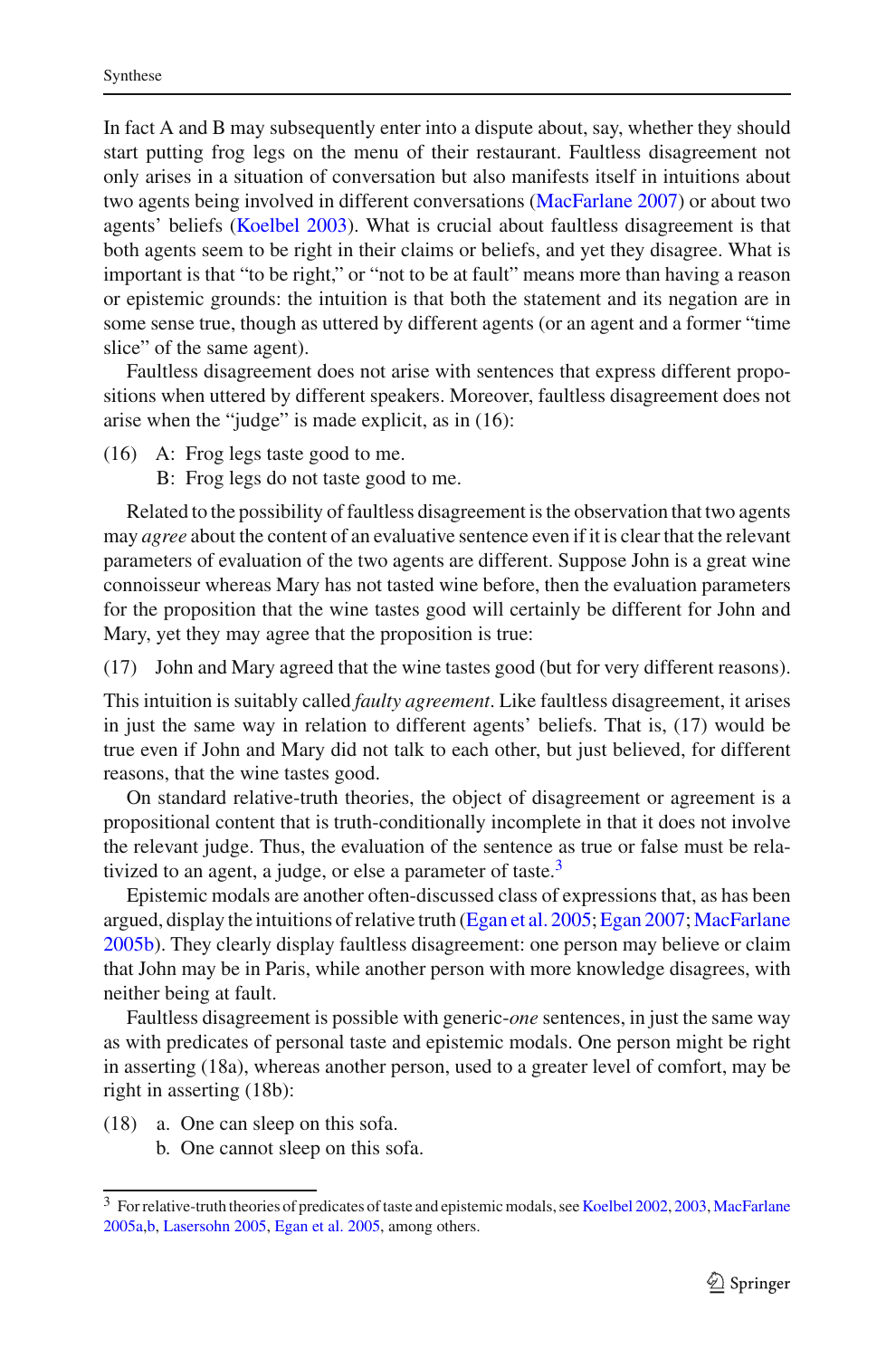Yet the two clearly disagree.

Also faulty agreement is possible:

(19) John and Mary agreed that one can sleep on this sofa.

(19) is acceptable even if John's and Mary's grounds for their generalization are quite different (if, for example, John and Mary have tried out the sofa sleeping in quite different bodily positions or if Mary just found the sofa soft enough and John just long enough to sleep on).

*3.1.1 Sharing*

Relative-truth expressions also exhibit sharing, but crucially sharing is obligatory with those expressions. If a sentences S gives rise to relative-truth intuitions, then sharing of propositional contents consists in the intuition that agents, even if they are clearly involved in different contexts of evaluation, share the same propositional content when they have a propositional attitude that S. Thus the inference in (20a) is always valid, even assuming that A's and B's criteria for evaluating wine are known to be quite different (A, but not B, let's say, being a connoisseur); by contrast, inferring the same conclusion (20b) from the same premises in (20a) is invalid:

(20) a. A believes the wine tastes good.

B believes the wine tastes good.

A and B believe the same thing.

b. A and B believe different things.

Inferences as in (20a) are valid with any propositional attitude or speech-act verb.

The validity of the inference in (20b) does not hinge on some "looseness" of uses of the expression *the same thing*. With a conclusion containing a free relative (*what Mary believes*) as in (21) the same sort of inference is possible, even if John's and Mary's taste parameters are rather different:

(21) John believes what Mary believes, namely that the wine tastes good.

The same sort of inference is also valid with a conclusion containing the corresponding nominalization of the verb, such as *the same belief* or *the same claim*:

- (22) a. John believes that the wine tastes good. Mary believes that the wine tastes good. John and Mary have the same belief (share a belief).
	- b. John claimed that the wine tastes good. Mary claimed that the wine tastes good. John and Mary made the same claim.

Again, these inferences are valid even if John's and Mary's taste parameters are different and are even known to be different.

The crucial point that faultless disagreement and sharing appear to establish is that the propositional content of sentences with predicates of personal taste is the same even when the context-dependent criteria of evaluation involved (such as standards of taste, etc.) are clearly distinct.

Epistemic modals also lead to obligatory sharing of content, as shown by the validity of the inference in (23a) and the invalidity of the inference in (23b):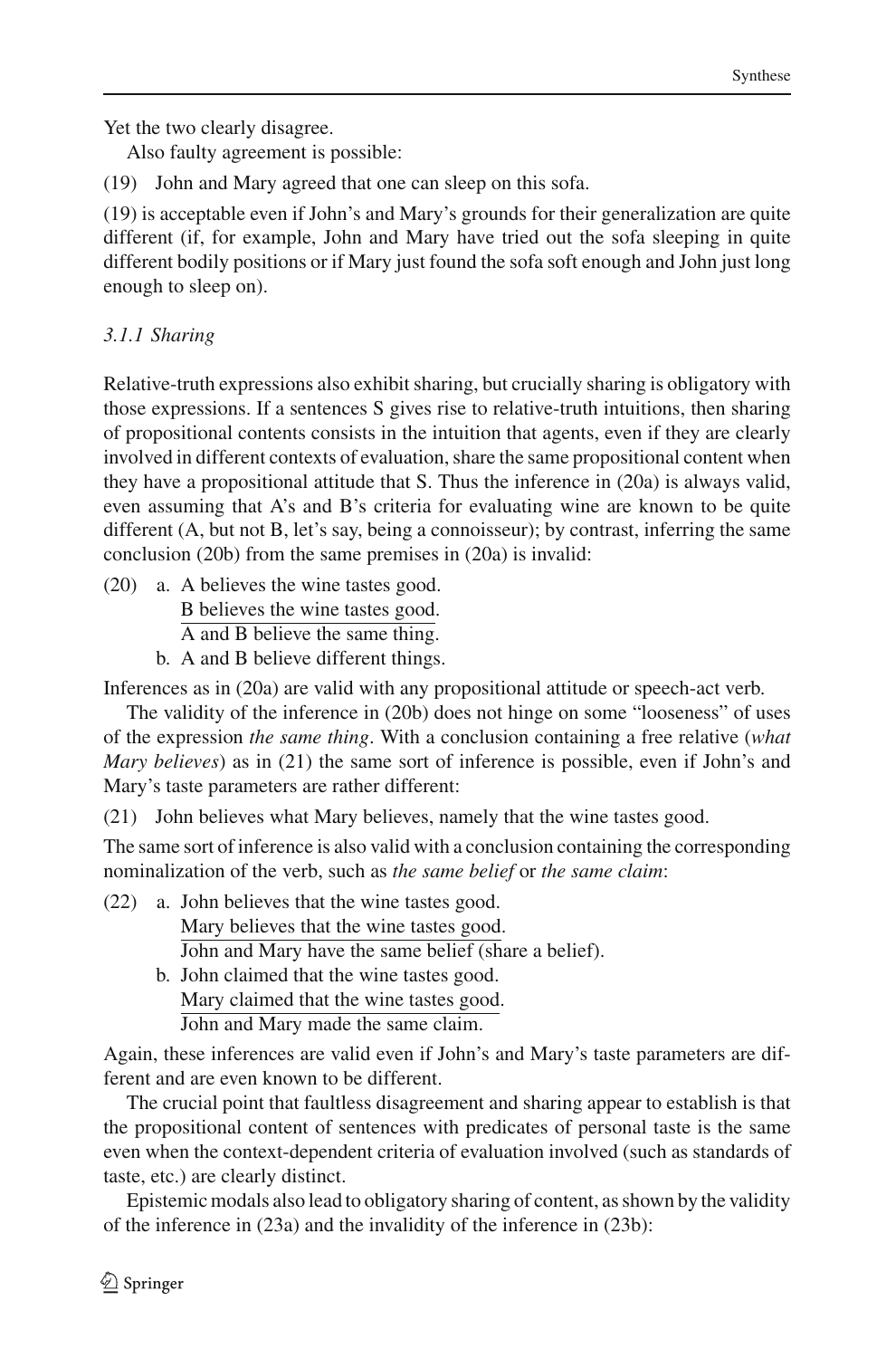- (23) a. Mary believes that it may rain (because she heard the weather forecast). John believes that it may rain (because he noticed the cloud formation). John and Mary believe the same thing (but for different reasons).
	- b. Mary believes that it may rain (because she heard the weather forecast). John believes that it may rain (because he noticed the cloud formation). John and Mary believe different things (but for different reasons).

The inference can also yield the valid conclusion in (24a) or, as an expression of faulty agreement, the conclusion in (24b):

(24) a. John and Mary have the same belief. b. John and Mary agree that it may rain.

Generic *one* exhibits obligatory sharing in just the same way. Thus, two people with quite different experiences as their epistemic source may share the content of a generic-*one* sentence. Thus, an inference of the following sort is always valid, even if, let's say, A's discovery was made by standing at the entrance and B's discovery by seeing a photograph of the entrance:

(25) A discovered that one can see the picture from the entrance. B discovered that one can see the picture from the entrance. A and B discovered the same thing (namely that one can see the picture from the entrance).

Again, sharing is obligatory. Thus, the inference below is impossible, even if it is clear that A's and B's grounds for holding the generalization are different:

(26) A discovered that one can see the picture from the entrance. B discovered that one can see the picture from the entrance. A and B discovered different things (namely that one can see the picture from the entrance).

Free relative clauses and conjunction further support the criterion of "sharing" with generic-*one* sentences. Thus, (27a, b) are equally admissible as conclusions of (26), as is (27c), with a nominalization:

- (27) a. A discovered what B found out, namely that one can see the picture from the entrance.
	- b. A and B discovered that one can see the picture from the entrance.
	- c. A and B made the same discovery.

The fact that generic-*one* sentences exhibit faultless disagreement and obligatory sharing just like sentences with predicates of personal taste and epistemic modals is revealing as to the semantics of the latter sentences. In fact, generic-*one* sentences display overtly what the underlying semantic structure of sentences with taste predicates and epistemic modals is, or so I will argue.

To get closer to that semantics, let us note two further semantic properties shared by generic-*one* sentences and sentences with epistemic modals, namely, first, what I will call the "quasi-first-person orientation" and, second, genericity.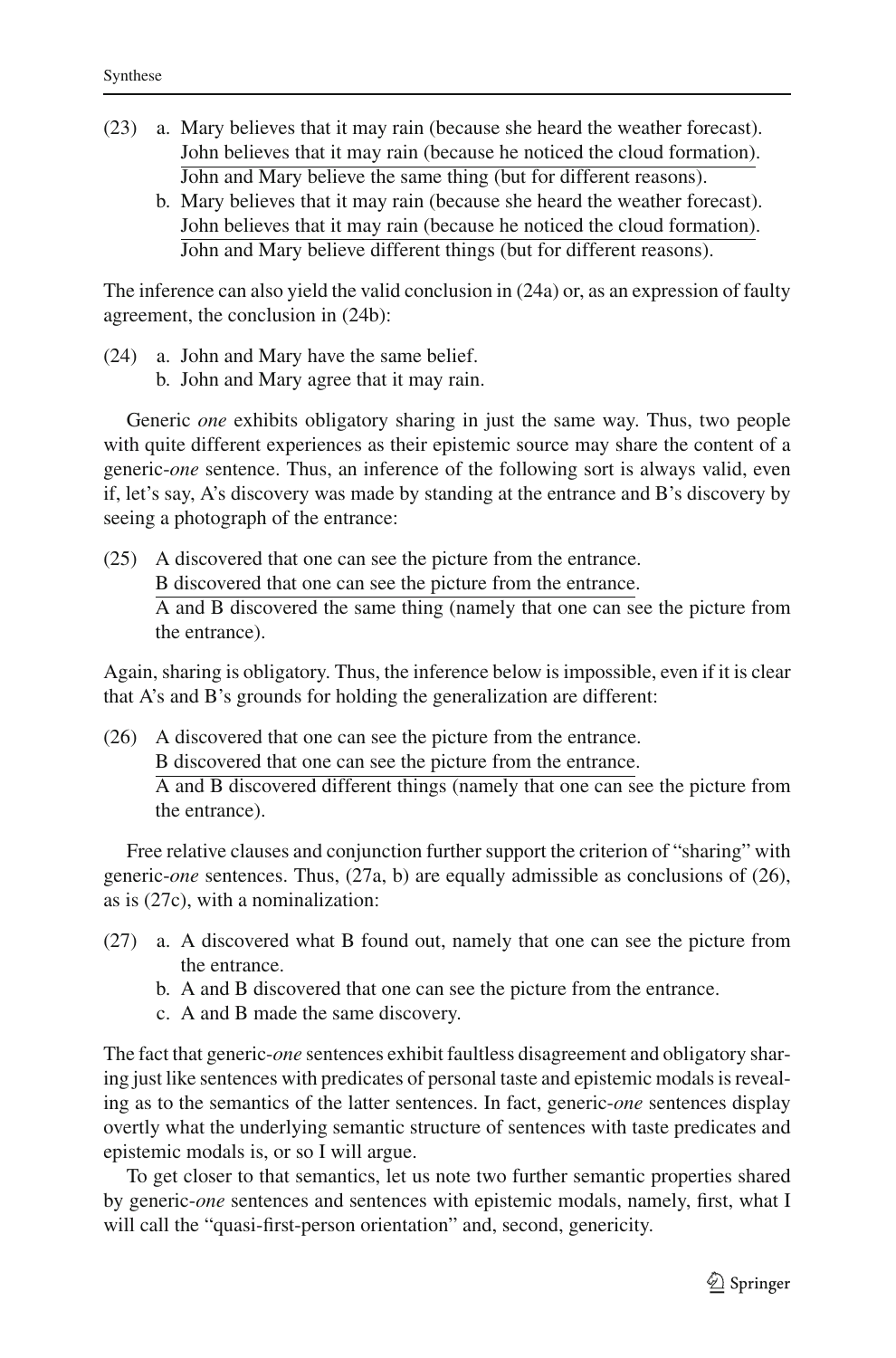# 3.2 First-person-based genericity

# *3.2.1 The quasi-first-person orientation*

Another important feature of evaluative predicates and epistemic modals is that their first-person orientation in independent contexts need not be strict but may relate to another agent with whom the speaker only identifies. For example, a mother may try to persuade a child to eat by uttering (28), without thereby expressing her own taste judgment:

(28) Apple sauce tastes good.

The utterance in (28) in fact does not state an actual taste judgment of the child's mother, but a taste judgment that a normal child should have.

The same kind of point can be made with *because* clauses and questions:

(29) a. John took another spoon because it tasted so good. b. Does this taste good?

Here the speaker may just identify with (or project himself onto) John (in 29a) or the addressee (in 29b), without being concerned with his own taste judgments at all.

With epistemic modals too first-person orientation may involve identification with another agent. Thus [Egan et al.](#page-19-2)  $(2005)$  note that  $(30)$  could be uttered by a speaker who identifies himself with a person that is trying to find a way out of a maze:

(30) The exit may be this way.

The utterance of  $(30)$  would be right, [Egan et al.](#page-19-2)  $(2005)$  argue, even if the speaker himself knows that the exit could not be that way.

Let me call the first-person orientation when the speaker in fact identifies with another agent *quasi-first-person orientation*.

A quasi-first-person orientation is not available with ordinary first-person pronouns except in certain contexts, such as contexts of imagination, as in (31) (Williams 1979):

(31) I imagine that I am Napoleon.

In (31) the content of the imagination does not involve an identification of the speaker's actual person with Napoleon, but rather the speaker simply projects himself onto Napoleon. Apart from attitudes such as imagination and desire, *de se*-interpreted expressions do not allow for a quasi-first-person orientation.

The first-person orientation of generic *one* manifests itself in what, at first sight, appears to be the general availability of an inference to the first person, as below:

(32) One can see the picture from the entrance. I can see the picture from the entrance.

However, under closer scrutiny, it turns out that this inference is not in fact generally valid. The premise of (32) can also be uttered by someone who is for some reason unable to see the picture himself, someone, say, whose view is temporarily obstructed. Thus, generic *one* in fact displays a quasi-first-person orientation.

The point is made particularly clear by (33):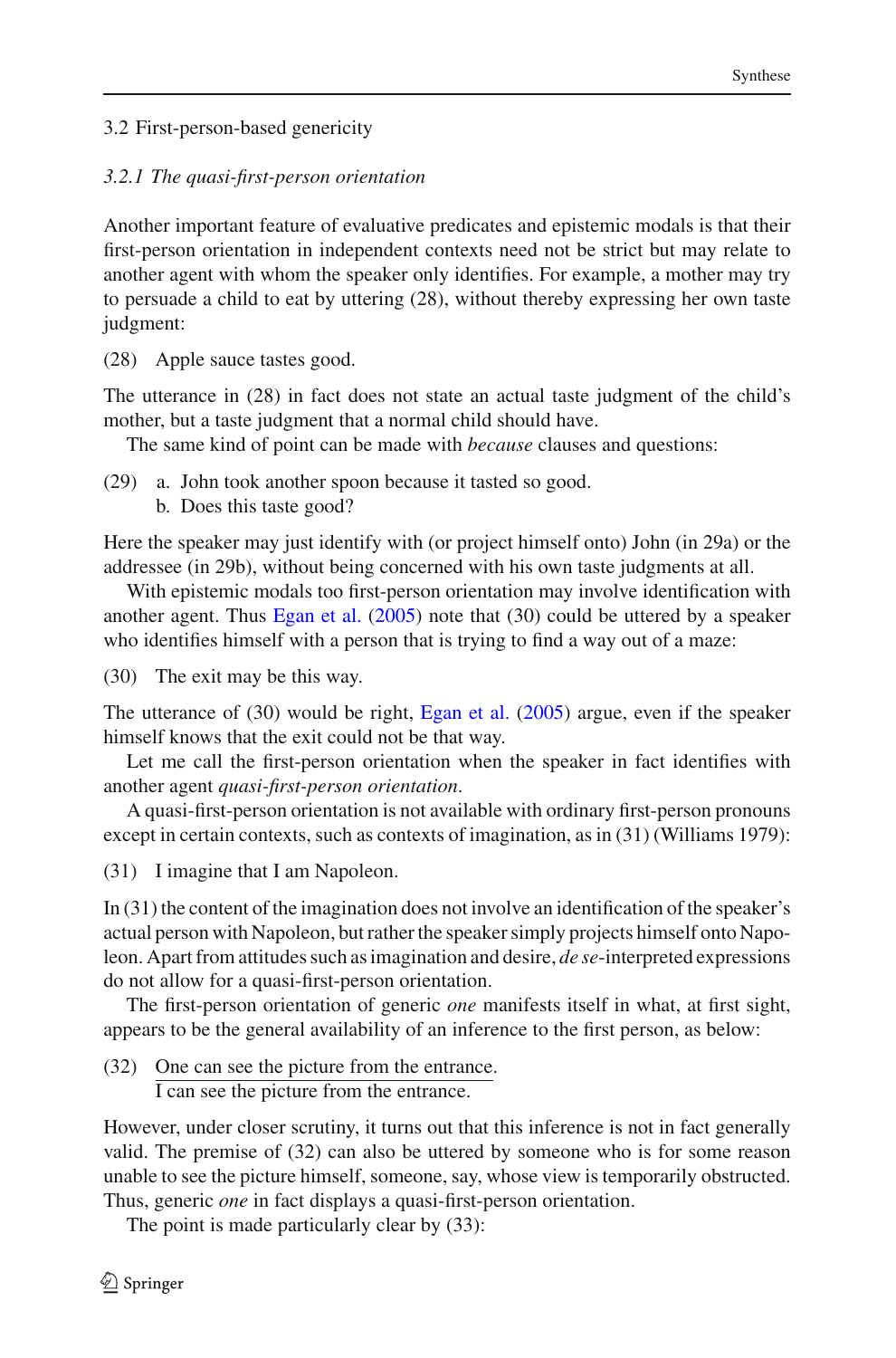(33) One can see me from the entrance.

(33) does not display any conflict between the grammatical first person and generic *one*, because *one* here obviously involves identification with people different from the speaker.

The first-person orientation of relative-truth expressions concerns not only the speaker but also, in embedded contexts, whoever may be the described agent of the reported attitude or speech act:

- (34) a. The mother told the child that apple sauce tastes good.
	- b. Looking from above at the person in the labyrinth John thought it obvious that the exit might be this way.
- (35) a. John said that one can see the picture from the entrance. b. John said that it is nice  $PRO<sub>arb</sub>$  to walk in the park.

Thus, the way relative-truth expressions relate to the first person is not necessarily by applying to the actual agent in question, but possibly by applying to what one may call the agent's *simulating self*, that is, by applying to the agent pretending to be someone else or identifying himself with another class of people. In fact, identification with others is a form of genericity, as we will see in the next section.

#### *3.2.2 First-person-based genericity*

Sentences with predicates of taste and with epistemic modals behave like sentences with generic *one*, in one particular use. This is the use in which generic *one* expresses a generalization based on the first person. I will call this *first-person-based genericity*. [4](#page-12-0) First-person-based genericity is expressed by a sentence like (36), on a reading on which the speaker himself went to the entrance, saw the picture from there, and generalizes that any normal person like him can see the picture from the entrance:

(36) One can see the picture from the entrance.

First-person-based genericity thus consists in the relevant agent generalizing his own experience or action to anyone (or anyone relevant in the context) taken to be as normal as himself.

In attitude contexts, the first-person-orientation of generic *one* is particularly transparent, for example, when a generic-*one* sentence is embedded under an epistemic predicate:

(37) a. John found out that one can see the picture from the entrance.

For (37a) to be true it is sufficient that John has had the experience of seeing the picture from the entrance. Generic-*one* sentences thus differ from universally quantified and other generic sentences, such as (37b):

(37) b. John found out that people can see the picture from the entrance.

<span id="page-12-0"></span><sup>4</sup> See [Moltmann](#page-20-13) [\(2006](#page-20-13), to appear b) for a discussion of other uses of generic *one.*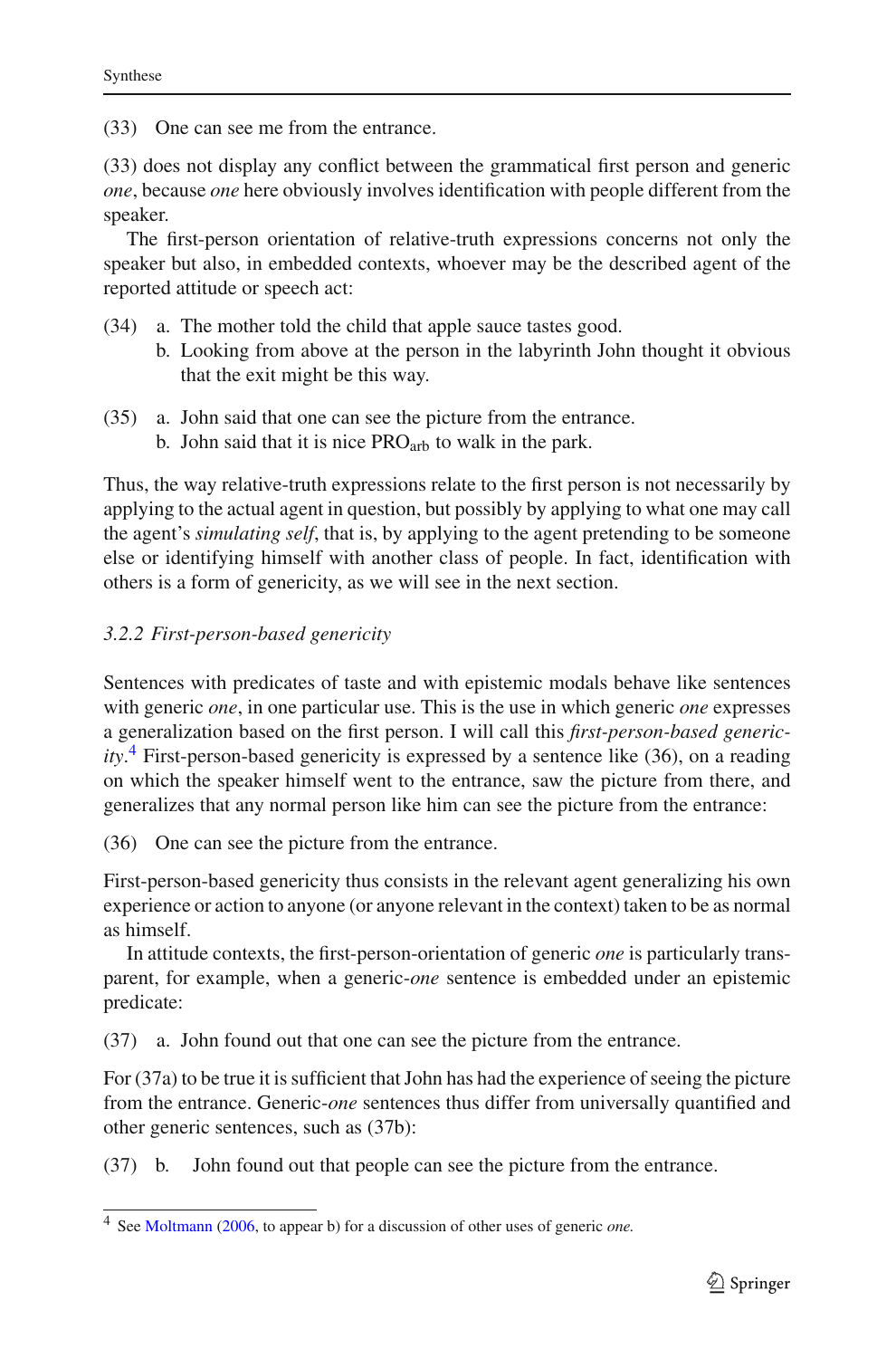In (37b), John has to have made sure in other ways that people other than himself can see the picture from the entrance.

The first-person orientation of generic *one* manifests itself also in the ability of generic one to serve in an immediate description of a first-personal experience:

(38) I find that one can easily forget one's own past experiences.

The embedded sentence in (38) naturally serves as a direct description of a first-personal psychological state, though the generalizing force is there as well. (38) thus differs markedly from (39), where the attitude described takes as its immediate source third-person observations, or else has a derived content, obtained only inferentially from a first-personal experience:

(39) I find that people can easily forget their past experiences.

Generic *one* is in fact the expression best suited for generalizing subjective experiences as types of experiences.

First-person-based genericity need not be understood in strictly the sense so far described, but rather it is to be understood in a sufficiently flexible sense. Firstperson-based genericity may also just mean that the agent identifies with anyone taken to be normal (and relevant in the context), even if the agent in fact could not fulfill the condition himself. Still, in such a case, genericity is grounded in a generalization from the simulating self.

On the analysis I will give, the embedded sentences in (37a, b) do not differ in truth conditions, but rather only in an indication of epistemic grounds. The latter difference may lead to a difference in the truth conditions of the overall epistemic attitude reports themselves though, such as the difference in truth conditions between (37a) and (37b) as well as between (38) and (39).

# *3.2.3 The genericity of sentences with predicates of taste and epistemic modals*

*[1] The distinction between purely subjective contents and generic first-person-oriented contents* There is good evidence that sentences with predicates of taste that give rise to intuitions of relative truth are generic sentences of just the same sort as sentences with generic *one*. Sentences with predicates of taste do not always have a generic reading, however, and the fact that there is a contrast between those contexts in which they have a generic reading and those in which they do not is itself evidence for the generic status of part of the occurrences of such sentences. Sentences with predicates of taste have a generic reading only in truth-directed contexts, such as, in general, independent sentences and contexts embedded under factive verbs like *know*. Thus, (40a) is roughly equivalent to (40b), rather than to (40c):

- (40) a. I know that chocolate tastes good.
	- b. I know that one likes the taste of chocolate.
	- c. I know that I like the taste of chocolate.

Such a generic reading of a sentence with a predicate of taste is not triggered by all attitude verbs, though. In particular, attitude verbs expressing a purely subjective attitude do not trigger a generic reading. In English the verb *consider* is particularly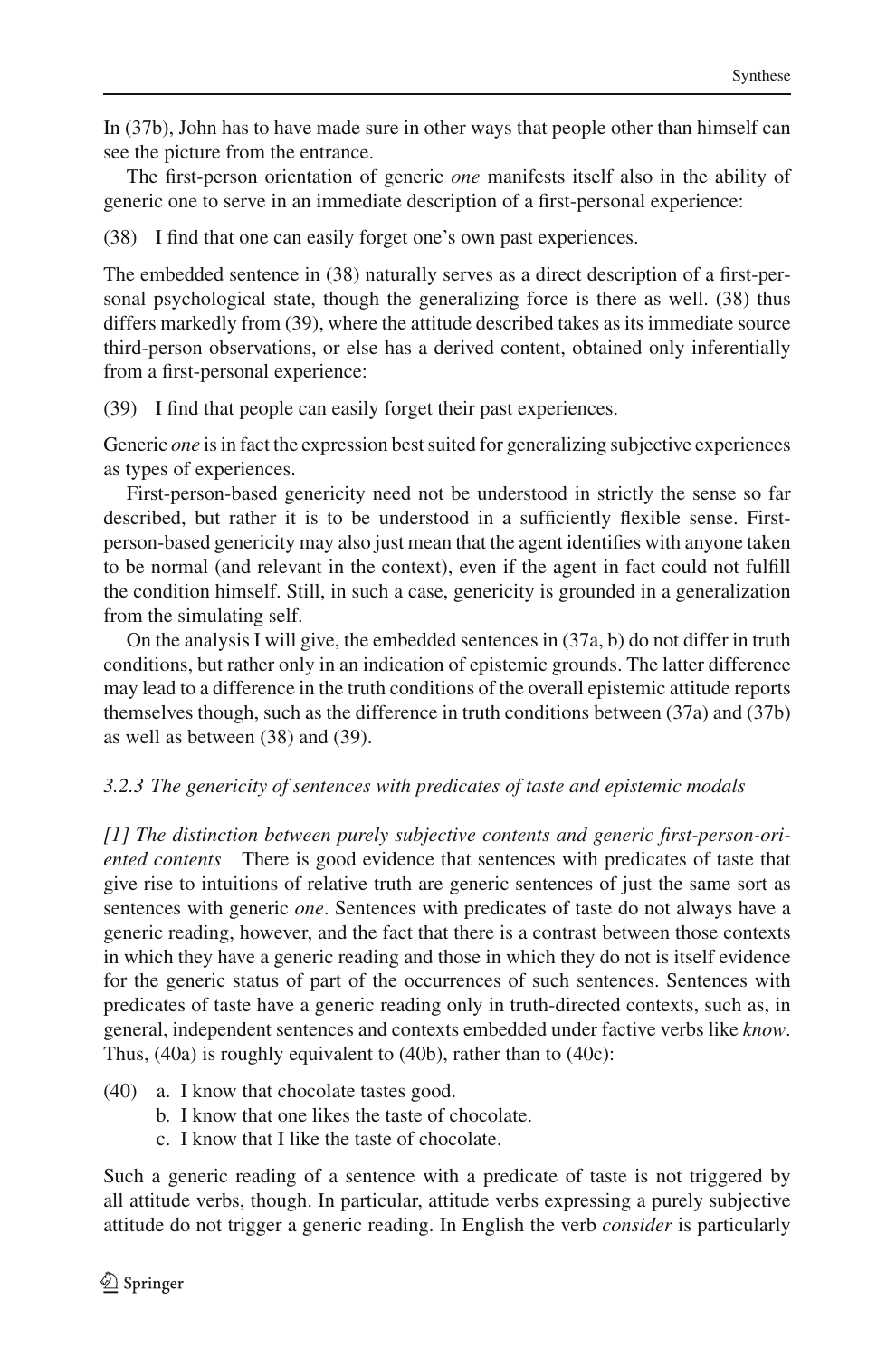interesting in that respect: *consider* requires a predicate of taste in its complement [\(Lasersohn 2007](#page-20-14)), but it yields a subjective, not a generic reading.

(41) John considers frog legs tasty.

The verb *find*, on one reading, and even *think*, can also have that interpretation, as in *John finds that frog legs taste good* or *John thinks that frog legs taste good* [\(Stephenson](#page-20-6) [2007\)](#page-20-6). What is important is that two statements of taste with *consider* (as well as *find* and *think* on the relevant reading) do not give rise to disagreement at all:

(42) A: I consider frog legs tasty.

B: I consider frog legs not tasty.

Here both interlocutors can be right, without disagreeing.<sup>[5](#page-14-0)</sup>

Unlike sentences with predicates of personal taste, generic-*one* sentences do not display any difference in content from truth-directed verbs and with verbs like *think* that can express purely subjective attitudes:

(43) a. John claims/believes that one can see the picture from the entrance. b. John thinks that one can see the picture from the entrance.

The content of the embedded sentence in (43b) is as generic as that of (43a). *Find* in fact would not be acceptable in (43b) on its subjective meaning, since that meaning is incompatible with a generic embedded sentence.

This supports the view that sentences with predicates of personal taste are ambiguous: they display or fail to display a generic interpretation depending on the kind of attitude verb under which they are embedded. By contrast, generic-*one* sentences are unambiguously generic. Sentences with predicates of taste display a generic interpretation just in case they are asserted as independent sentences or embedded under a truth-directed predicate.

*[2] Connections between generic one and predicates of taste* Further evidence for the genericity of sentences with predicates of taste—in truth-directed contexts—is the possibility of a link between generic *one* and predicates of taste. Such a link consists in that the generic quantifier that binds the variable introduced by generic *one* may at the same time bind the implicit "judge" variable that is associated with the predicate of taste. The following sentence is a case in point:

(44) It is nice when one is walking in the park.

In (44), the understood judge of *nice* is the same as, or rather covaries with, the referent of generic *one*. In such an example both the variable introduced by generic *one* and the one that corresponds to the "implicit judge" of *nice* would have to be bound by a single quantifier.

In the contexts below too the implicit judge of predicates of personal taste is understood as covarying with generic *one*:

<span id="page-14-0"></span><sup>5</sup> As a referee has pointed out, there are also uses of the two sentences in (42) without faultless disagreement, on which *consider* is used so as to tone down an assertion. In that case, the two speech acts involved would not be expressive, but assertive speech acts.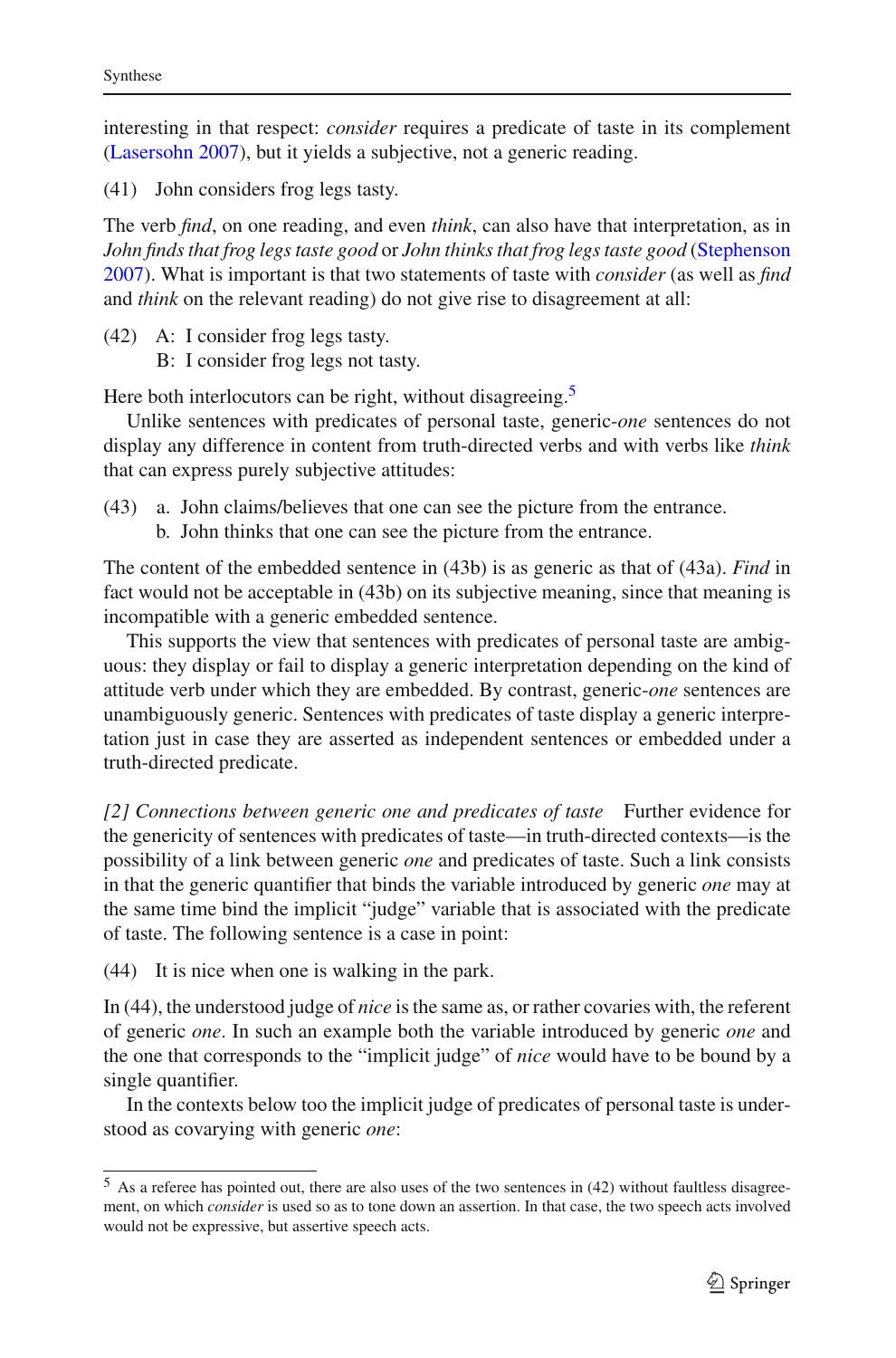- (45) a. It is sometimes more pleasant when one walks home than when one drives.
	- b. One should walk home because it is so pleasant.
	- c. When one drinks this with milk, it is delicious.
	- d. When one is young, roller-blading is lots of fun.

The possibility of a single operator binding both the "judge" variable and the variable introduced by generic *one* does not just give evidence for the genericity of statements with predicates of taste; it also means that the genericity involved in predicates of personal taste cannot be a matter of the lexical meaning of those predicates (or of *one* of their lexical meanings) but must be tied to the presence of a generic quantifier in the logical form of the sentence, a quantifier that is able to bind other elements as well.

# **4 The analysis of generic-***one* **sentences**

# 4.1 The idea

Let us then first give an analysis of generic-*one* sentences, such as requires a combination of two things: generic quantification and the first-person orientation.

A plausible, if simplified, way of understanding the generic quantifier, suited to the present purpose, is to take it to be a combination of a universal quantifier ranging over possible worlds, restricted by some accessibility relation R (relating the actual world to the "normal" worlds) and a universal quantifier ranging over individuals which is both restricted by a (vague) condition of normality N and a condition C on contextually relevant individuals[:6](#page-15-0)

(46)  $\forall w \forall x (wRw_0 \& x \in D(w) \& N(w)(x) \& C(w)(x) \rightarrow P(w)(x))$ 

Generic sentences thus are heavily context dependent: the context will provide conditions of accessibility, normality, as well as contextual relevance. At the same time, this context dependence is subject to certain pragmatic restrictions, such as that the domain of quantification be shared by the interlocutors and, in the particular case of generic *one*, include the interlocutors themselves. This feature of generic sentences will also play a role for statements of taste on the generic interpretation.

Of course, (46) does not yet capture any first-person orientation of generic *one*. The general idea is that sentences with generic *one* as a whole express a generalization based on a first-person application of a predicate; that is, they express first-personbased genericity. First-person-based genericity involves the ability of abstracting from the particularities of one's own person and situation, judging oneself to be normal in relevant respects, and then generalizing to anyone meeting the same conditions. This way of generalizing self-attributions of properties is a form of abstraction, requiring a distinction between relevant and irrelevant features of a given person and his situation. First-person-based genericity can also be viewed as a form of *simulation* in the sense of [Gordon](#page-19-4) [\(1986](#page-19-4), [1995a](#page-19-5)[,b\)](#page-19-6), more precisely as what one may call *generic simulation*. In the case of generic simulation, the relevant intentional agent simply generalizes his own situation, abstracting from the features of his situation that are

<span id="page-15-0"></span><sup>&</sup>lt;sup>6</sup> For a discussion of the generic quantifier and the various issues it raises, see [Krifka et al.](#page-20-15) [\(1995\)](#page-20-15).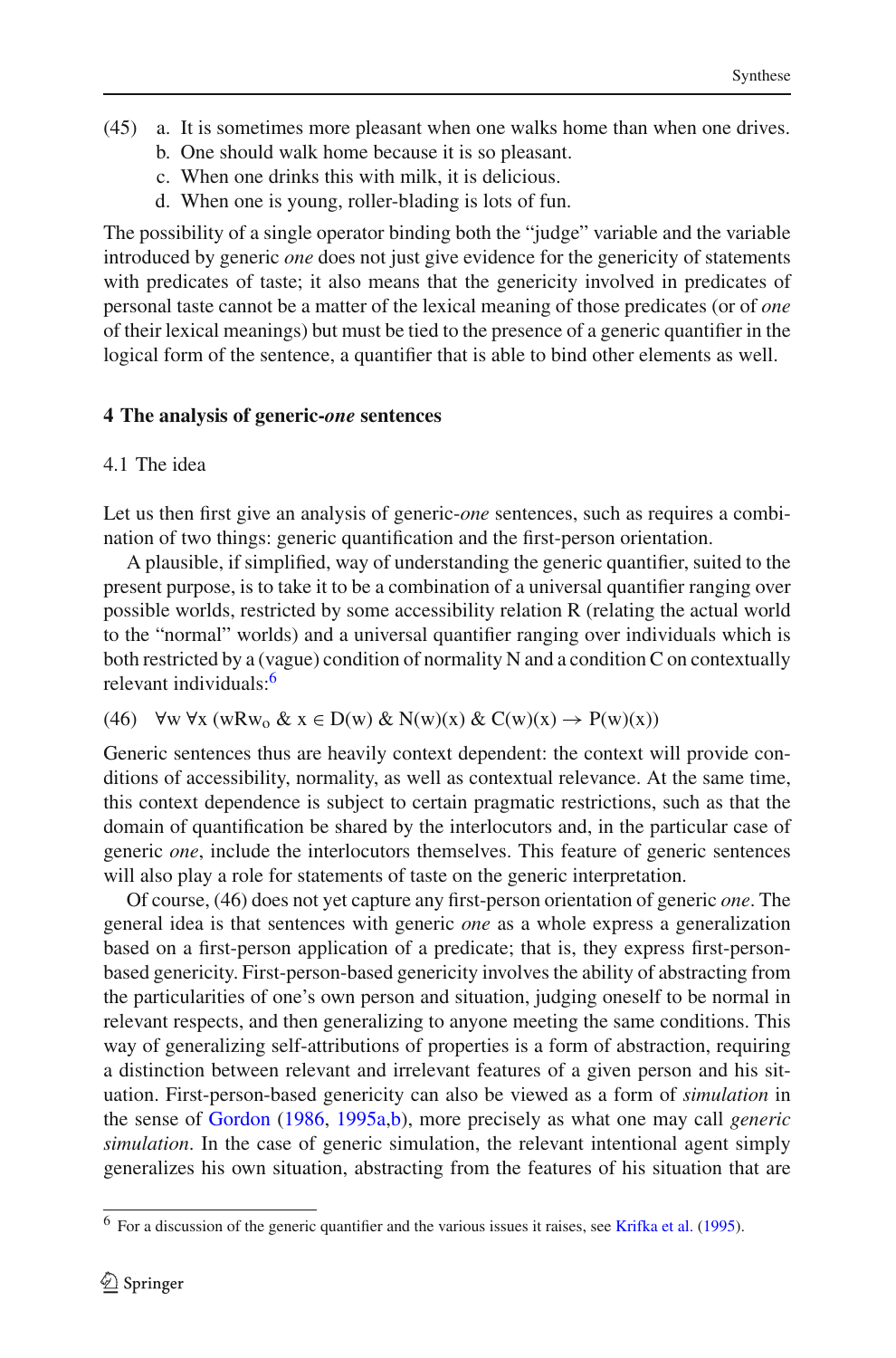particular to himself. He does not need to project himself onto a particular other person and make adjustments to adopt the other person's point of view (as in ordinary cases of simulation).

The notion of simulation also helps us understand the quasi-first-person orientation of generic *one*: first-person-based genericity does not require the agent to actually selfascribe the predicate; the agent may just identify with someone to whom he applies the predicate.

Thus, first-person-based genericity involves self-reference that is detached from the relevant agent's actual person: it may involve self-ascribing a property while identifying oneself with someone else and in fact self-ascribing a property while identifying with each one of a collection of individuals.

For the semantic analysis of generic *one* I will make use of a primitive notion of identification or simulation "I," a relation between an agent and another individual with which the agent "identifies" or whom the agent simulates (or projects himself onto). The basic idea then is that generic *one* does not just range over individuals, but individuals as entities the relevant agent identifies with.

4.2 The formal analysis

Let us start with the paraphrase of (47a) as in (47b):

- (47) a. One can see the picture from the entrance.
	- b. For every x such that w is someone with whom the speaker identifies, x can see the picture from the entrance.

Generic *one* ranges not over individuals as such, but "individuals as having a certain property", namely the property of being someone the speaker identifies with (or "simulates"). There are different ways of construing such entities under a perspective. I will adopt the view that 'an entity x as having a property P' is indeed a different entity than x: it is a "qua object" in the sense of [Fine](#page-19-7) [\(1982\)](#page-19-7), namely it is the object x qua being someone the agent identifies with.

On Fine's characterization, qua objects are objects obtained from an individual d and a property P (the "gloss") such that the following conditions hold:

- (48) For a property P and an individual d,
	- 1. d qua P exists in a world w at a time t iff P holds of d in w at t.
	- 2. d qua P is identical to a qua object d' qua P' just in case  $d = d'$  and  $P = P'$ .
	- 3. d qua P has a property Q just in case d has Q at the time it has the property P.

The notion of a qua object needed here is not quite correctly captured by the third condition given by Fine's characterization: an individual x qua being someone the agent identifies with should have only those properties for whose application the identification provides an epistemic ground or is otherwise relevant, not just any properties that hold of x at the time in question. This corresponds to the actual qua-locution in ordinary language: John qua being a teacher, or more naturally John as a teacher, may not have a property like being 35 years old, but John as a teacher may know how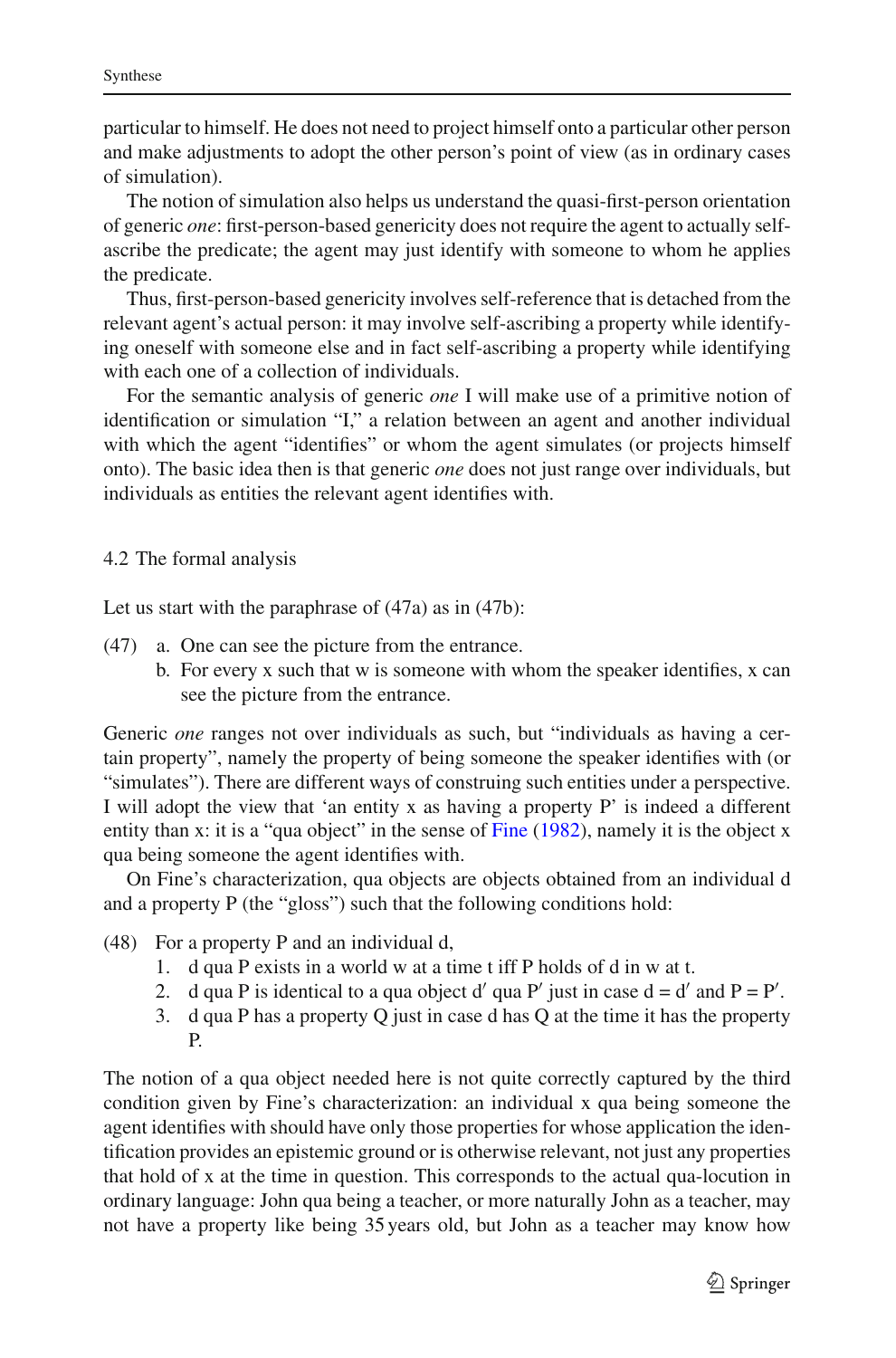children behave, be entitled to a salary, or be competent: properties for which John's being a teacher is in some way relevant.

In generic-*one* sentences the gloss only serves to provide an epistemic basis for the application of the predicate; it does not affect the truth conditions of the sentence. Moreover, the gloss does not restrict the domain of entities generic *one* ranges over. The domain rather is restricted by vague conditions on what is considered normal and by a contextual restriction, just like the domain of any other generic quantifier. The gloss may influence the domain of quantification, though. In particular, since the domain will consist of entities the speaker identifies with, it is likely to include the speaker as well as the addressee.

With this modification in the definition of a qua object, the restriction to predicates expressing possible experiences or actions follows: the gloss asks for an application of the predicate on a first-person basis even when the predicate is predicated of individuals other than the speaker or relevant agent.

Generic *one* thus introduces a complex variable of the sort "qua(x, λy[I y z])," where the variable "z" is to stand for the relevant agent and "I" is the relation of identification. While, intuitively, the "ordinary" variable x concerns the truth conditions of a generic-*one* sentence, the gloss λy[I y z] gives the "mode of presentation" that is to govern the applicability of predicates, providing the epistemic basis for applying a predicate. The variable z will be bound by a lambda operator defining the meaning of a generic-*one* sentence as a property, as in the logical form of (47a) given in (49) below:

(49)  $\lambda z$ [Gn x can see the picture from the entrance(qua(x, $\lambda y$ [I y z]))]

That is, (47a) expresses the property of being a z such that, for any contextually relevant x, x qua being identified with y can see the picture from the entrance.

The same kind of analysis can be applied to predicates of taste. I take the judge variable to occupy an argument position of the predicate of personal taste (since it can be bound at the same time by the quantifier introduced by generic *one*). This also provides an account of the semantic selection of predicates of taste by verbs like *consider*: *consider* would select certain two-place predicates with one argument position for a "judge." The meaning of *chocolate* (*is*) *tasty* in the context of (50a) would then be as in (50b), whereas in the context of (51a) it would be as in (51b):

- (50) a. John considers chocolate tasty. b.  $\lambda x$ [tasty(c, x)]
- (51) a. I claim that chocolate is tasty. b.  $\lambda x$ [Gn y tastes good(c, qua(y,  $\lambda z$ [I z x]))]

Sentences with predicates of personal taste in truth-directed contexts (and without an overt subject being specified) always express first-person-based genericity, generalizing from a first-personal subjective experience to anyone meeting the contextually given restriction.

Epistemic modals too involve an implicit argument position which can be occupied by a variable bound by a generic quantifier. Again using qua objects of the sort "y qua being someone the relevant agent identifies with," the content of an epistemic modal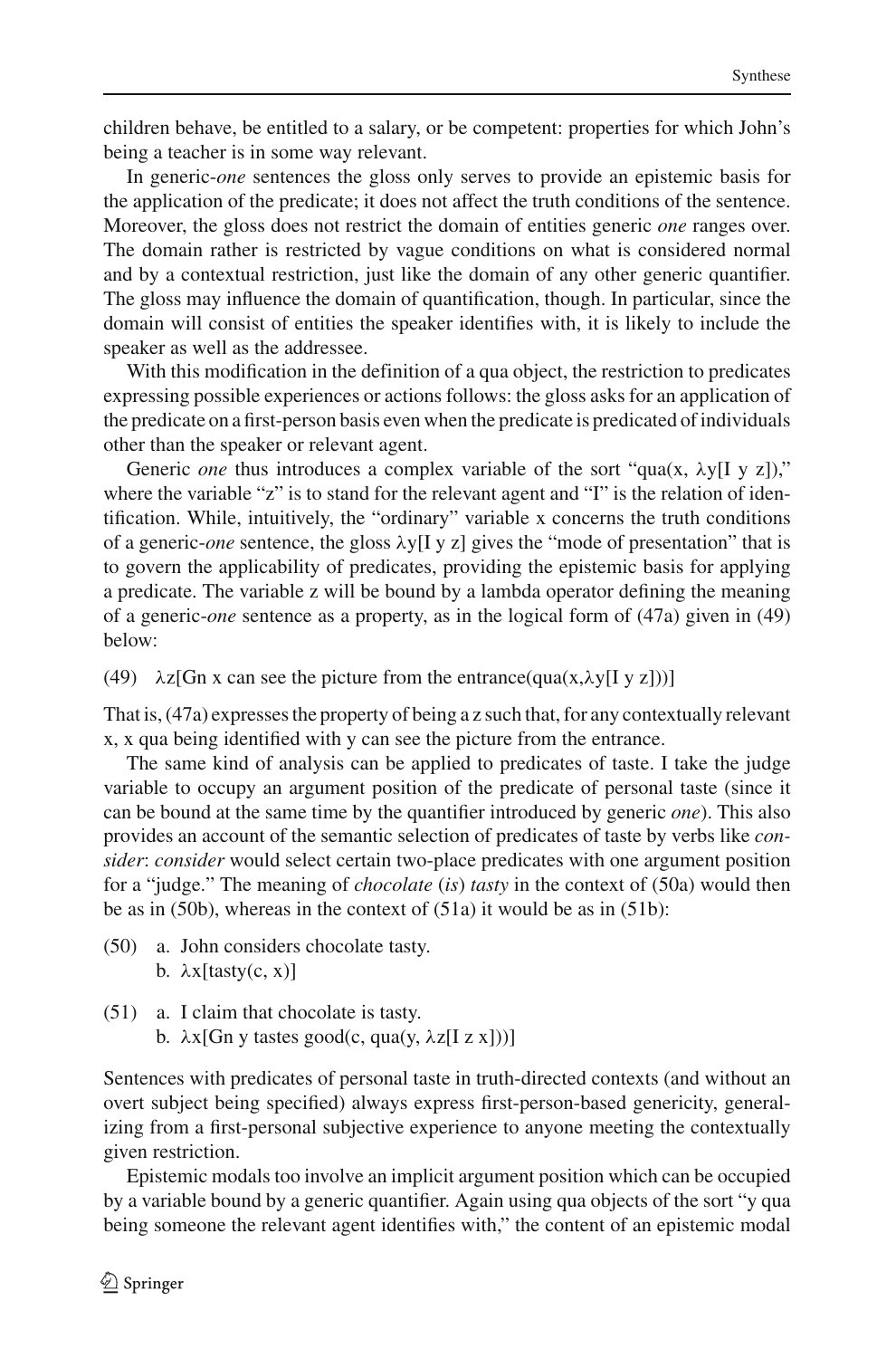sentence can be represented as in (52), where M represents the epistemic modal in question:

(52)  $\lambda x$ [Gn y (M(qua(y,  $\lambda z$ [I z x]), p))]

### **5 The behavior of the first-person aspect of relative-truth expressions**

On the present approach, it is attitudinal objects that are truth bearers, not propositional contents. The notion of an attitudinal object is helpful not only in giving the truth conditions of first-person-oriented contents; it also allows for a clarification of the role that two kinds of first-person components of a first-person-oriented content play: the component for relative-truth expressions and the other component for *de se* expressions. On the account of truth-relative expressions given in the preceding section, propositional contents of attitudinal objects may consist in a relation between agents (representing the two kinds of first-person-oriented roles), so that a relevant attitudinal object will be of the form in (53):

(53)  $f(a, \lambda z[B(z, \lambda xy[P(x, y)]])$ 

Standing in an attitude to a two-place relation then means identifying oneself with the two places of that relation. Let me call those two places the two *first-person places*, and the first one *the relative-truth place* and the second *the de se place*.

Let us then formulate the truth conditions for such attitudinal objects. The truth of an additional object of the form in (53) certainly requires both first-person places to be identified with the agent of the attitudinal object, so that we have:

(54) f(a,  $\lambda$ z[B(z,  $\lambda$ xy[P(x, y)]]) is true iff P(a, a)

Thus, attitudinal objects with a content involving the additional component of a relative-truth expression do not have truth conditions that are any different from the truth conditions of an attitudinal object with a *de se* content.

What is special about such attitudinal objects, however, are conditions of "cognitive access," conditions for bearing any cognitive relation to attitudinal objects of this sort. For a content of a sentence with a relative-truth expression to be grasped, the relativetruth place must be identified with the agent in question, that is, the agent accessing that content. Making use of attitudinal objects, this means that an attitudinal object can be the object of any mental attitude whatsoever only if the agent of that attitude self-applies the content of the attitudinal object with respect to the relative-truth place. I will formulate this condition by making use of the most general propositional attitude, which, following [Stalnaker](#page-20-16) [\(1984](#page-20-16)), is the attitude of acceptance, an attitude of provisional consideration of a content. It is an attitude shared by (that is, that is part of) any propositional attitude whatsoever. Acceptance of an attitudinal object with a two-place first-person-oriented content, thus, is subject to the following condition:

(55) accept(f(a,  $\lambda z[B(z, \lambda xy[P(x, y)]])$  only if accept(f(a,  $\lambda z[B(z, \lambda y[P(a, y)]])$ )

That is, acceptance of an attitudinal object with a content involving a relative-truth place requires self-attributing the content with respect to that place. This means that in a dispute about a relative-truth sentence each interlocutor must self-apply the content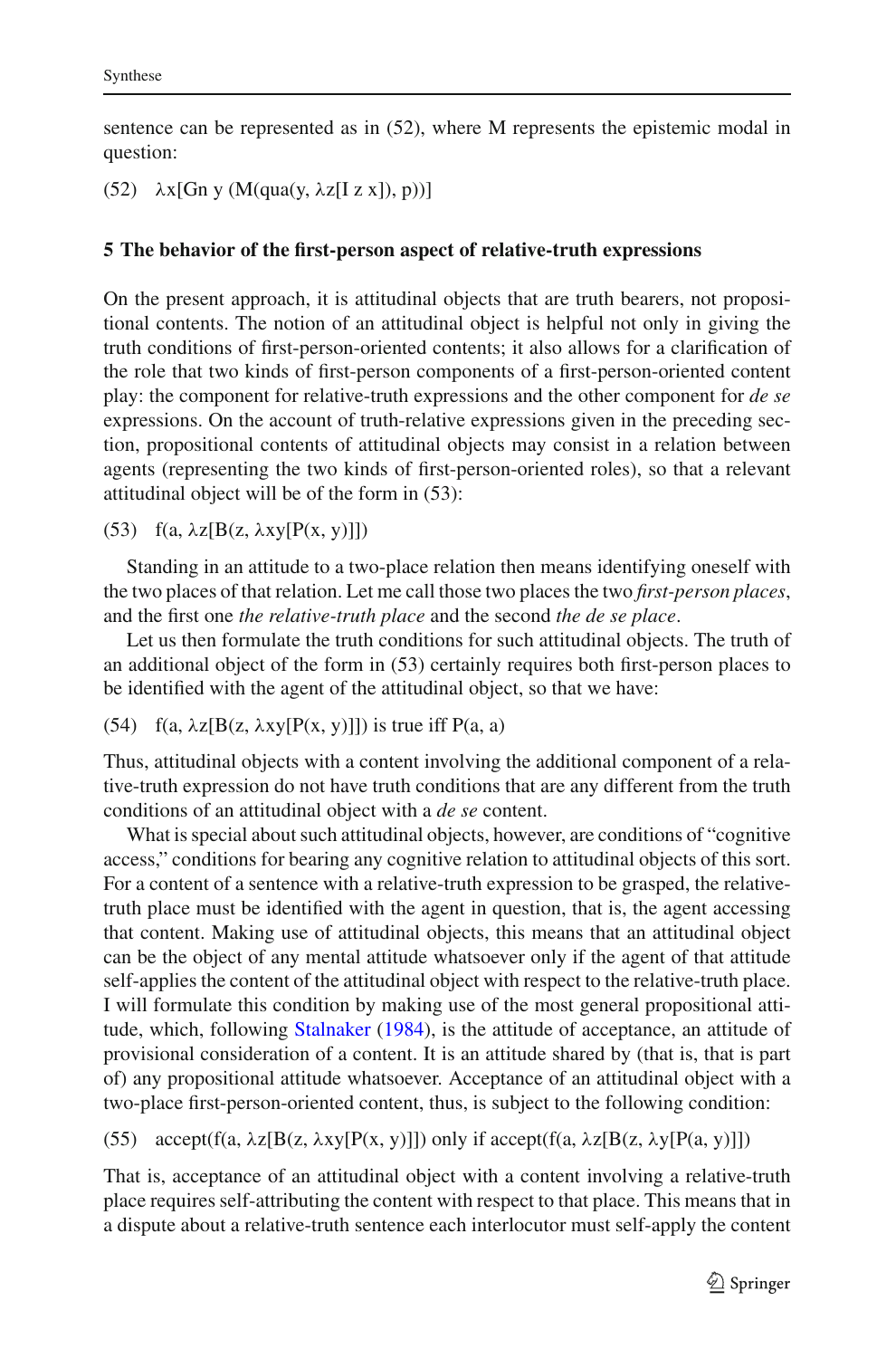with respect to the relevant relative-truth place. The agents all share the same attitudinal object, whoever the agent of that object may be, but they all must self-apply the content of that attitudinal object with respect to the relative-truth place.

From this the behavior of propositional anaphora immediately follows. Attitudinal objects require identification of the relative-truth place with whoever is the relevant agent in the context in question.

Why does obligatory sharing follow? It follows because attitudinal objects with the same truth-relative content instantiate exactly the same property and thus are exactly similar. They may be numerically distinct, but they are qualitatively indistinct. Moreover, they do not differ in truth conditions and thus do not imply the existence of distinct attitudinal objects, instantiating distinct properties. Since special quantifiers and pronouns and in particular the expression (*the*) *same* are sensitive not only to numerical distinctness, but also to qualitative distinctness, obligatory sharing follows.

### **6 Conclusion**

In this paper, I have given an account of sentences with pronouns interpreted *de se* in terms of the notion of an attitudinal object. Against the background of that account I have made precise in which way sentences that give rise to intuitions of relative truth differ from sentences with *de se* expressions. The first-person-oriented aspect of relative-truth sentences has a fundamentally different status from the first-person-oriented aspect of sentences with *de se* expressions, requiring first-personal cognitive access to the content or rather corresponding attitudinal objects. It is the first-personal cognitive aspect rather than a relativized notion of truth that is distinctive of sentences giving rise to relative-truth intuitions. Such sentences have absolute truth conditions, but what is special about them is that they are generic sentences expressing first-person-based genericity, and as such they require first-personal access from anyone grasping their content.

**Acknowledgments** I would like to thank Philippe De Brabanter and Mikhail Kissine for extensive comments on an earlier version of this paper.

#### **References**

- <span id="page-19-0"></span>Chierchia, G., et al. (1990). Anaphora and attitudes *de se*. In R. Bartsch (Ed.), *Language in action* (pp. 1–31). Dordrecht: Foris.
- <span id="page-19-3"></span>Egan, A. (2007). Epistemic modals, relativism, and assertion. *Philosophical Studies, 133*, 1–22.
- <span id="page-19-2"></span>Egan, A., Hawthorne, J., & Weatherson, B. (2005). Epistemic modals in context. In G. Preyer & P. Peter (Eds.), *Contextualism in philosophy* (pp. 131–169). Oxford: Oxford University Press.
- <span id="page-19-7"></span>Fine, K. (1982). Acts, events, and things. In: W. Leinfellner, et al. (Eds.), *Sprache und ontologie. Proceedings of the eighth Wittgensetin symposion* (pp. 97–105). Hoelder-Pichler-Tempsky, Vienna.
- <span id="page-19-4"></span>Gordon, R. M. (1986). Folkpsychology as simulation. *Mind and Language, 1*, 158–171.
- <span id="page-19-5"></span>Gordon, R. M. (1995). The simulation theory: Objections and misconceptions. *Mind and Language, 7*, 11–34.
- <span id="page-19-6"></span>Gordon, R. M. (1995b). Simulation without introspection or inference from me to you. In: M. Davies & T. Stone (Eds.), Mental simulation: Evaluations and applications (pp. 53–67). Cambridge: MIT Press.

<span id="page-19-1"></span>King, J. (2007). *The nature and structure of content*. Oxford: Oxford University Press.